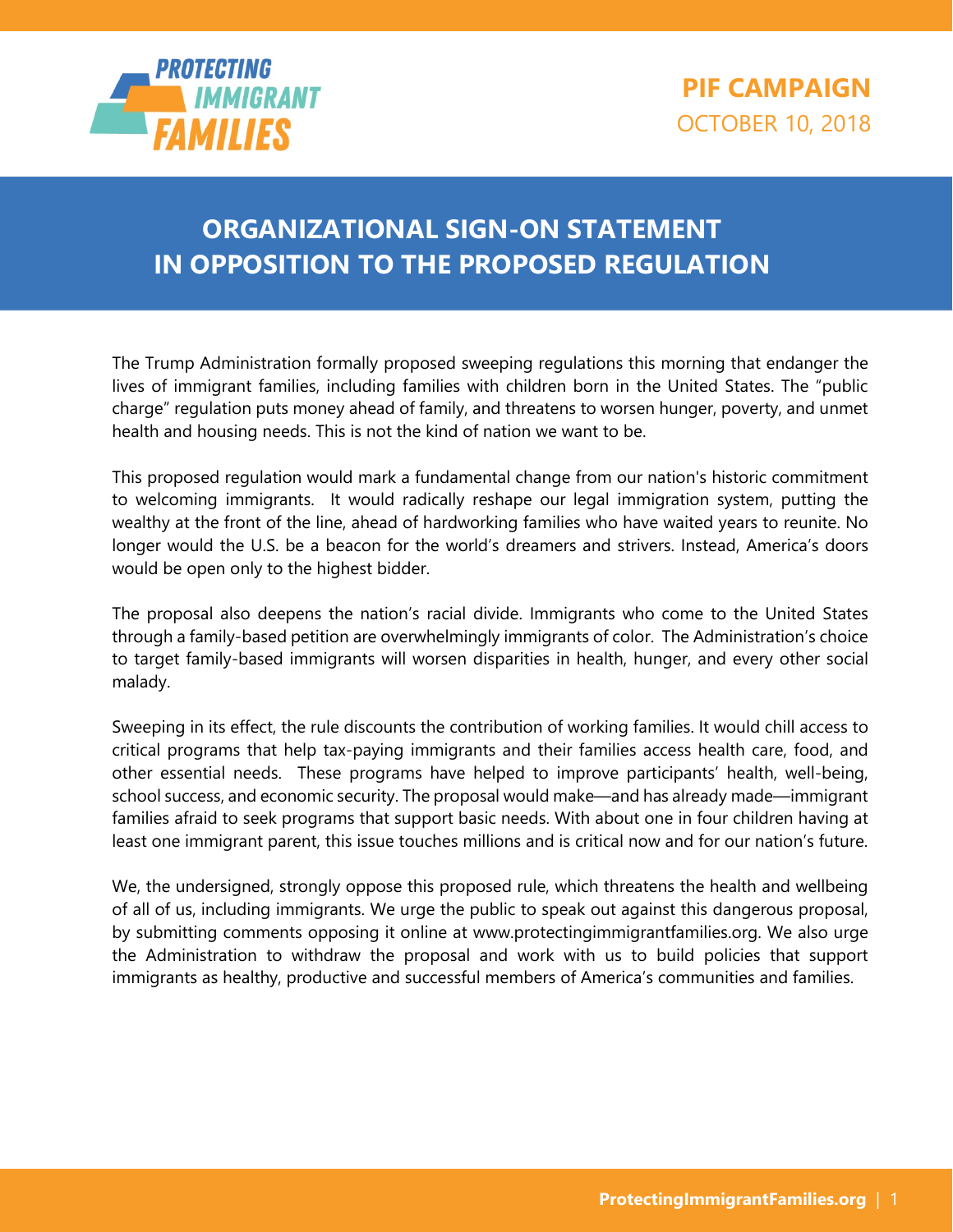

- **1.** 1,000 Days
- **2.** 2-1-1 San Diego
- **3.** 40 West Farmers Market LLC
- **4.** 9 to 5 Association of Working Women
- **5.** A Place at the Table
- **6.** A Plus Charter Consulting
- **7.** AAP Colorado
- **8.** AAPI Progressive Action
- **9.** AB540 Ally Training Project
- **10.** Abriendo Puertas/Opening Doors
- **11.** Academy of Medical and Public Health Services
- **12.** Access California Services
- **13.** ACCESS WNY, Inc.
- **14.** ACLAMO Family Centers
- **15.** ACLU
- **16.** ACLU of Idaho
- **17.** ACLU of Illinois
- **18.** ACLU of Maryland
- **19.** Across Our Kitchen Tables
- **20.** ACT for Women and Girls
- **21.** ACT Now
- **22.** ADAPT Montana
- **23.** Adhikaar
- **24.** Advocates for Basic Legal Equality, Inc. (ABLE)
- **25.** Advocates for Children and Youth
- **26.** Advocates for Immigrant Rights and Reconciliation
- **27.** African American Health Alliance
- **28.** African Bureau for Immigration and Social Affairs (ABISA)
- **29.** African Career Education and Resources, Inc
- **30.** African Community Education Program
- **31.** African Services Committee
- **32.** AgeOptions
- **33.** AHEM Alianza Hispana Evangélica Ministerial
- **34.** AHS Family Health Center
- **35.** AIDS Alabama
- **36.** AIDS Center of Queens County
- **37.** AIDS Foundation of Chicago
- **38.** AIDS Legal Referral Panel
- **39.** AIDS United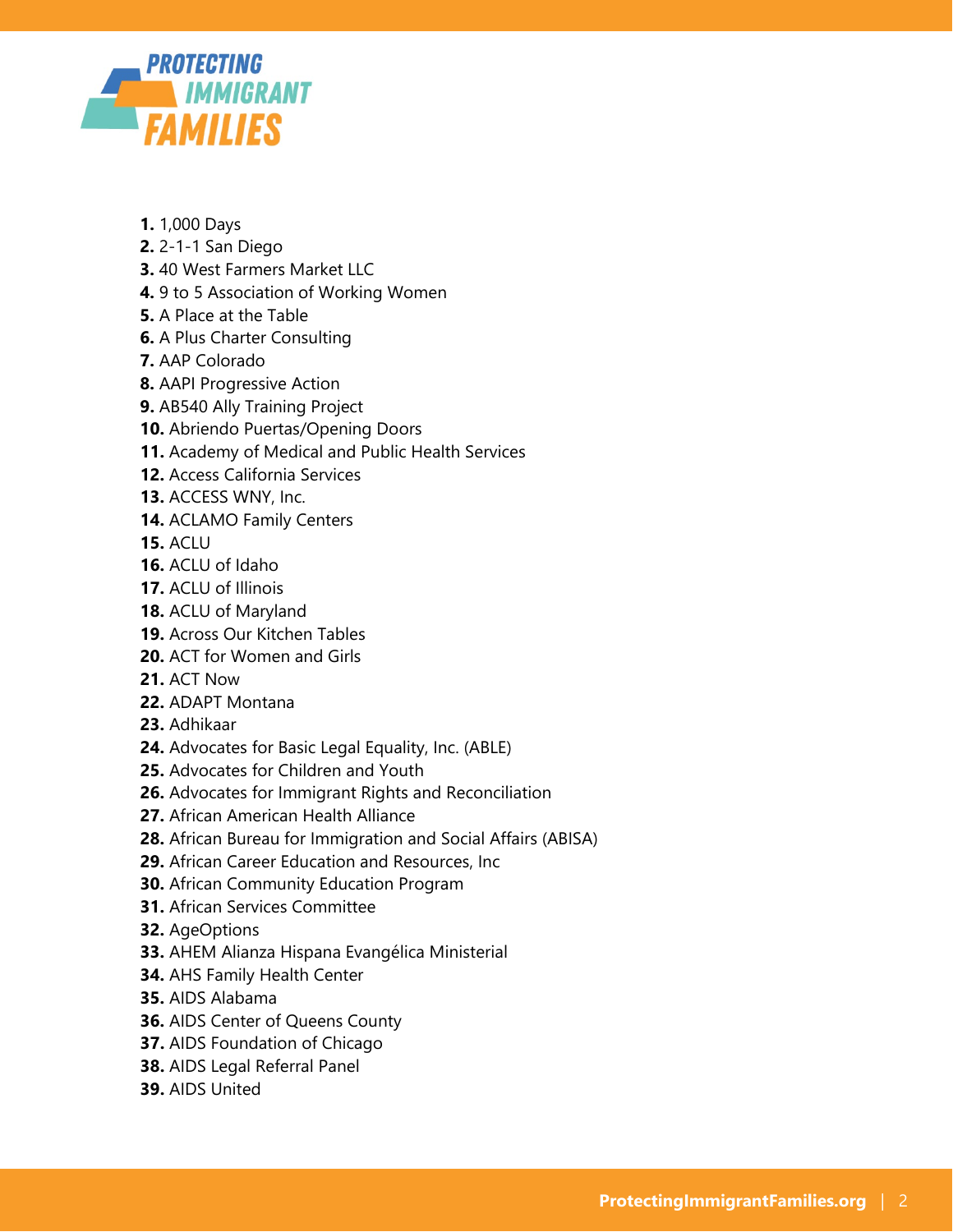

- **40.** Alabama Arise
- **41.** Alameda County Board of Supervisors
- **42.** Alameda County Community Food Bank
- **43.** Alameda County ECE Planning Council
- **44.** Alameda County, Center for Healthy Schools and Communities
- **45.** Alameda Health Consortium
- **46.** Alaska Children's Trust
- **47.** Alaska Institute for Justice
- **48.** Albany Damien Center
- **49.** Alianza Americas
- **50.** Alianza Sacramento
- **51.** All God's Children Metropolitcan Community Church
- **52.** All Our Kin
- **53.** Alliance for African Assistance
- **54.** Alliance of Californians for Community Empowerment Action
- **55.** Alliance of Filipinos for Immigrant Rights and Empowerment
- **56.** Alliance of Rhode Island Southeast Asians for Education
- **57.** Alliance San Diego
- **58.** Alliance to Mobilize Our Resistance AMOR
- **59.** Allston Brighton Health Collaborative
- **60.** Alpert Medical School Immigrant Rights Coalition
- **61.** Alternative Family Services
- **62.** Amador Street Hope Center
- **63.** American Association of Family & Consumer Sciences
- **64.** American Association of People with Disabilities
- **65.** American Federation of Labor-Congress of Industrial Organizations
- **66.** American Federation of Teachers (AFT)
- **67.** American Friends Service Committee
- **68.** American Gateways
- **69.** American Immigration Lawyers Association
- **70.** American Medical Student Association (AMSA)
- **71.** American Medical Women's Association
- **72.** American Medical Women's Association
- **73.** American Muslim Empowerment Network (AMEN)
- **74.** American Psychological Association
- **75.** American Public Health Association
- **76.** Americans for Democratic Action (ADA)
- **77.** Americans for Financial Reform
- **78.** Americans for Immigrant Justice
- **79.** Americans for Refugees and Immigrants
- **80.** Amnesty International USA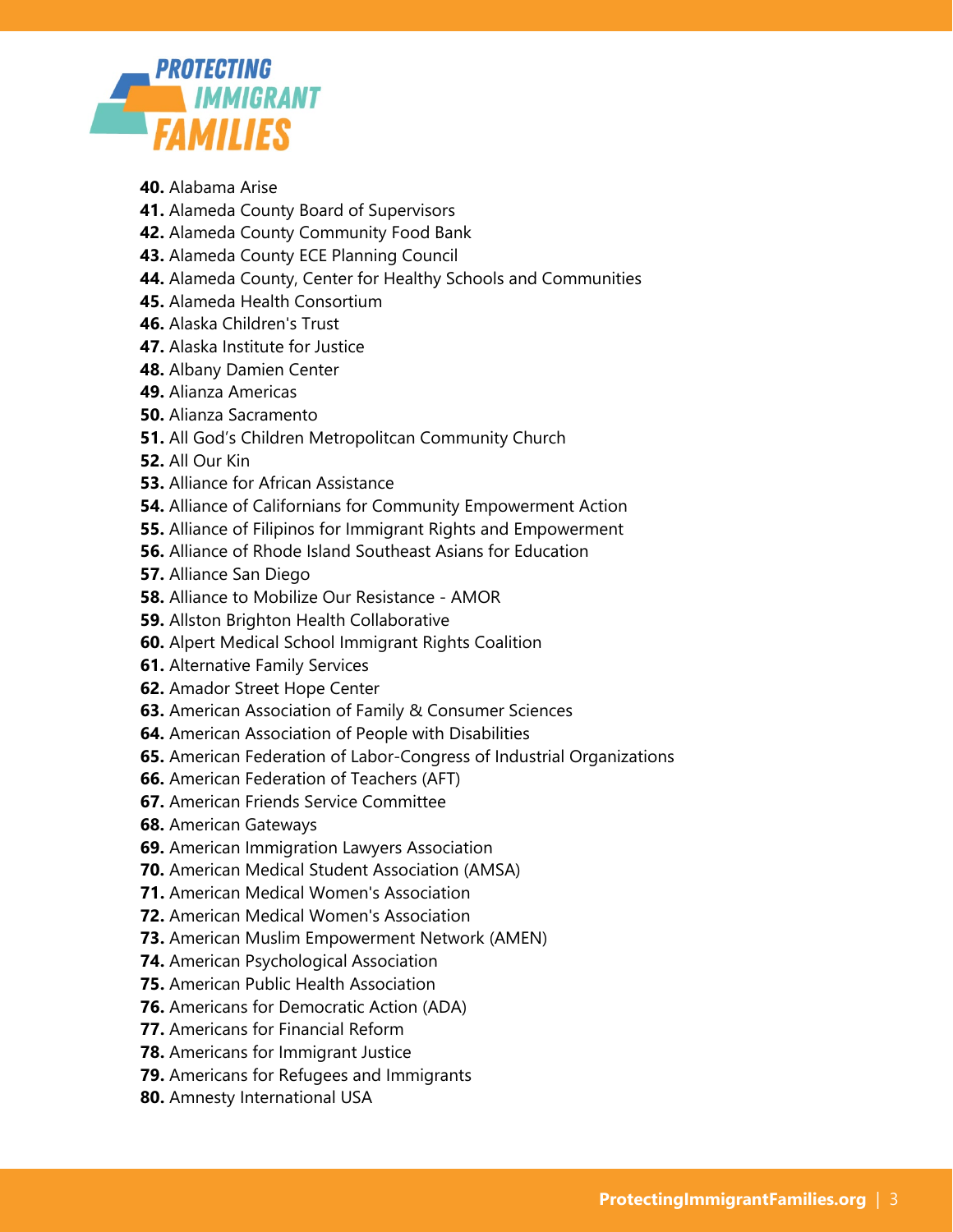

- **81.** Anderson Valley Health Center
- **82.** Anti-Defamation League
- **83.** Anti-Hunger & Nutrition Coalition
- **84.** APLA Health
- **85.** Appetite for Change / Northside Fresh Coalition
- **86.** Arab American Association of New York
- **87.** Arab Community Center for Economic and Social Sevices
- **88.** Arab-American Family Support Center
- **89.** Arizona Coalition to End Sexual & Domestic Violence
- **90.** Arizona Community Action Association
- **91.** Arizona Justice For Our Neighbors
- **92.** Arkansas Advocates for Children and Families
- **93.** Arkansas Justice Collective
- **94.** Asian & Pacific Islander American Health Forum
- **95.** Asian & Pacific Islander Caucus for Public Health
- **96.** Asian American Health Coalition dba HOPE Clinic
- **97.** Asian American Legal Defense and Education Fund
- **98.** Asian American Resource Center Nonprofit
- **99.** Asian Americans Advancing Justice
- **100.** Asian Counseling & Referral Service
- **101.** Asian Health Services
- **102.** Asian Law Alliance
- **103.** Asian Pacific American Islanders for Civic Empowerment (APACE)
- **104.** Asian Pacific Institute on Gender-Based Violence
- **105.** Asian Pacific Islander Coalition of Washington State
- **106.** Asian Pacific Policy and Planning Counci
- **107.** Asian Services In Action, Inc.
- **108.** Asian Task Force Against Domestic Violence
- **109.** Asian Women's Shelter
- **110.** ASISTA
- **111.** Association for Africans Living in Vermont
- **112.** Association of Asian Pacific Community Health Organizations
- **113.** Association of Farmworker Opportunity Programs
- **114.** Association of Nurses in AIDS Care
- **115.** Association to Benefit Children
- **116.** Asylee Women Enterprise
- **117.** Asylum Seeker Advocacy Project
- **118.** Asylum Seeker Assistance Project
- **119.** Athlete Ally
- **120.** Atlanta Community Food Bank
- **121.** Austin Region Justice for Our Neighbors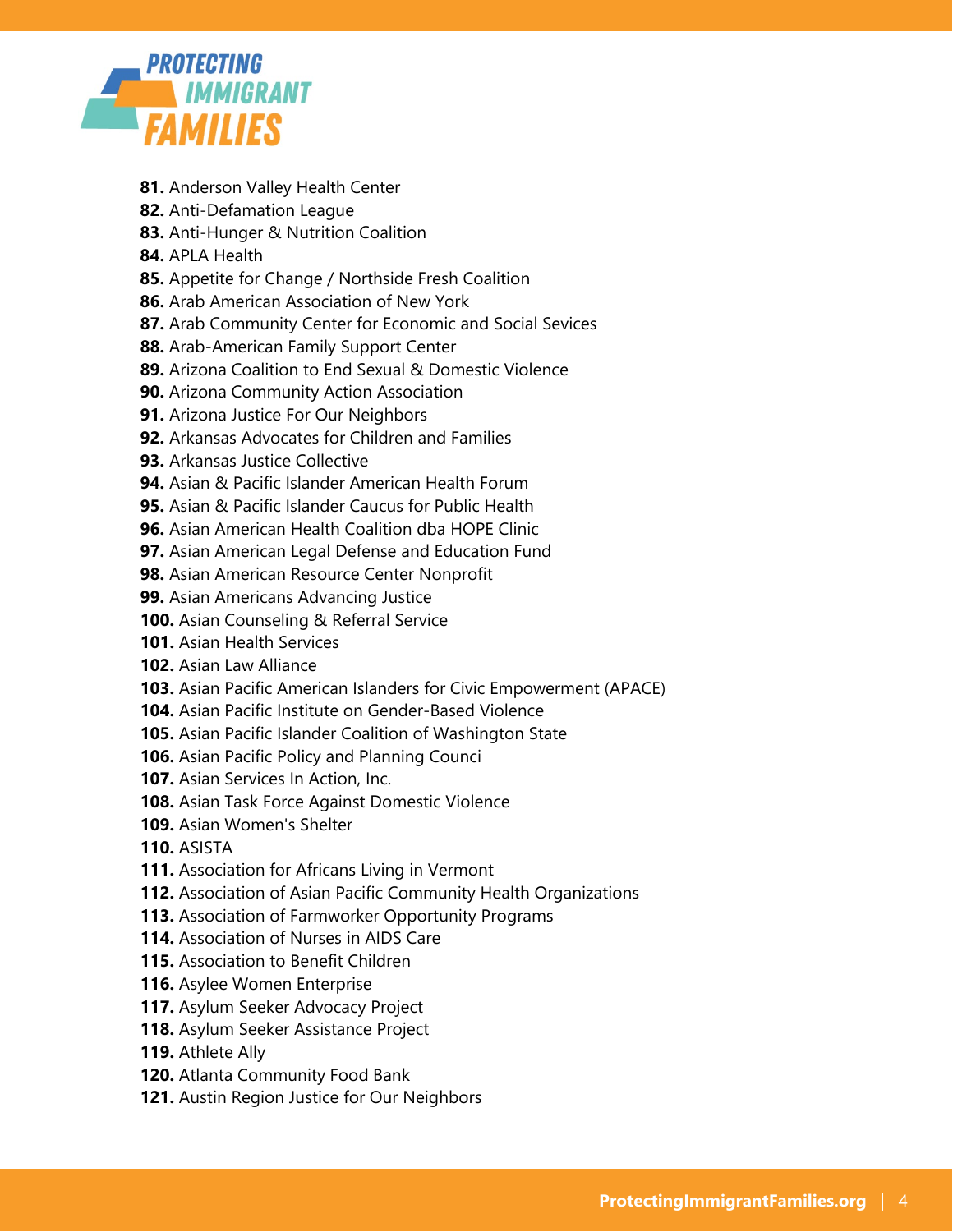

- **122.** Autism Society of America
- **123.** Autistic Self Advocacy Network
- **124.** AVAIL, Inc.
- **125.** Avanza Strategies
- **126.** Avid Moxie Consulting
- **127.** Ayuda
- **128.** AzAEYC
- **129.** Bailey House, inc.
- **130.** BANANAS, Inc.
- **131.** Bay Area Regional Health Inequities Initative
- **132.** Benchmark Institute
- **133.** Bend the Arc Jewish Action
- **134.** Benefits Data Trust
- **135.** Benjamin Leon School of Nursing Miami Dade College
- **136.** Berkeley Media Studies Group, a project of the Public Health Institute
- **137.** Berkshire Immigrant Center
- **138.** Berrien Immigrant Solidarity Network
- **139.** Bhutanese Community Association of Pittsburgh
- **140.** Big Cities Health Coalition
- **141.** Billings Sanctuary Rising
- **142.** Black Alliance for Just Immigratio
- **143.** Black Immigrant Collective
- **144.** Blue Coco
- **145.** Boston Area Rape Crisis Center (BARCC)
- **146.** Boston Children's Hospital
- **147.** Boston College Center for Human Rights and International Justice
- **148.** Boston Medical Center
- **149.** BPSOS Center for Community Advancement
- **150.** Brazilian Women's Group
- **151.** Bread for the City
- **152.** Bread for the World
- **153.** Break the Cycle
- **154.** Bridge Fort Pierce
- **155.** Brighter Beginnings
- **156.** Brighton Park Neoghborhood Council
- **157.** Briya Public Charter School
- **158.** Bronx Defenders
- **159.** Brooklyn Defender Services
- **160.** Building Home Together
- **161.** Cabrini Immigrant Services of NYC
- **162.** CAEAR Coalition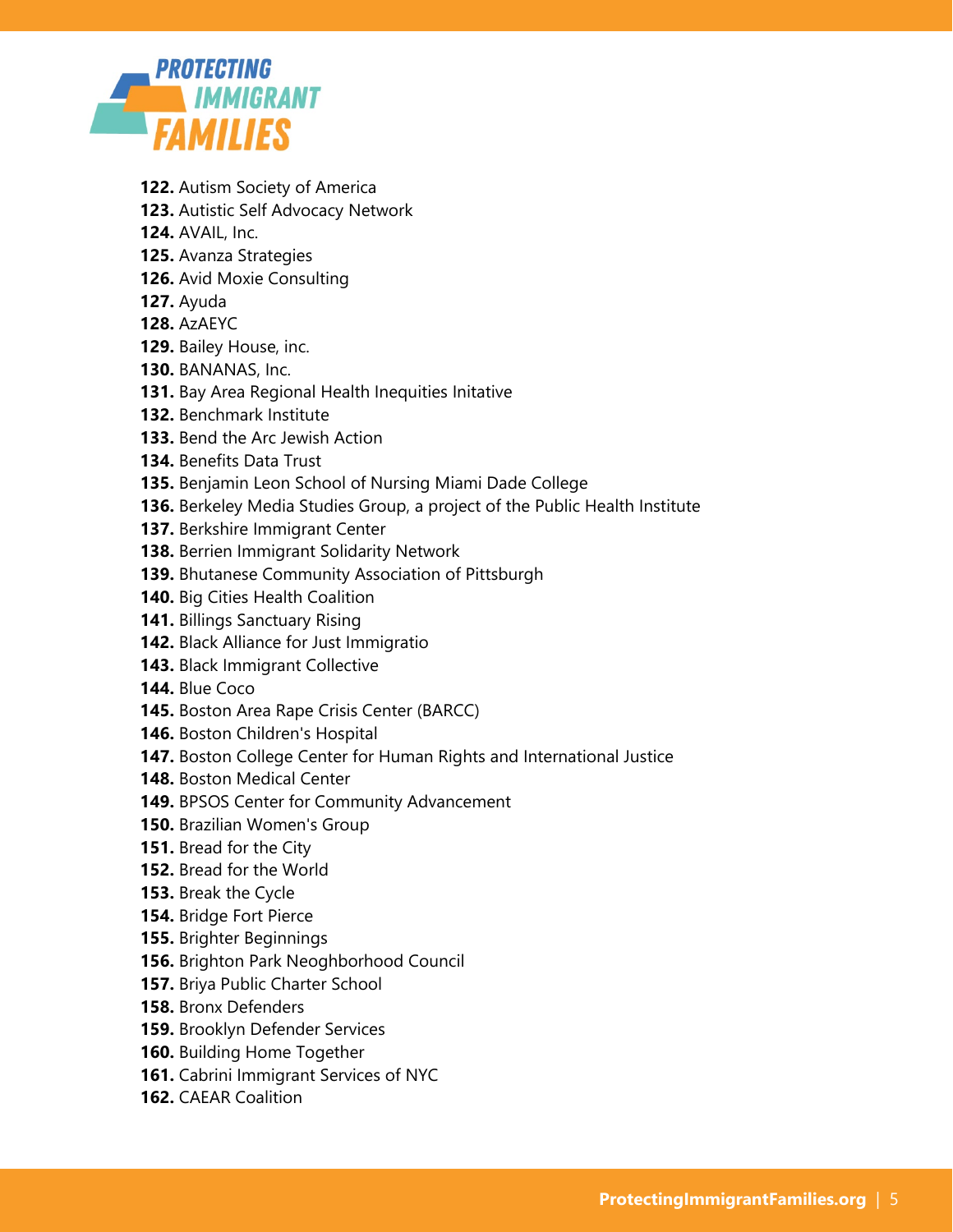

- **163.** CAIR Ohio
- **164.** CAIR Sacramento
- **165.** CAIR Sacramento Valley
- **166.** CAIR Washington State
- **167.** California Asset Building Coalition
- **168.** California Association of Family & Consumer Sciences
- **169.** California Association of Food Banks
- **170.** California Child Care Resource& Referral Network
- **171.** California Community Economic Development Association
- **172.** California Coverage & Health Initiatives
- **173.** California Family Resource Association
- **174.** California Food Policy Advocates
- **175.** California Hunger Action Coalition
- **176.** California Immigrant Policy Center
- **177.** California Immigrant Youth Justice Alliance
- **178.** California Latinas for Reproductive Justice
- **179.** California LGBTQ Health and Human Services Network
- **180.** California LULAC
- **181.** California Nurse Midwive Association
- **182.** California Pan-Ethnic Health Network
- **183.** California Partnership
- **184.** California Partnership to End Domestic Violence
- **185.** California Physicians Alliance (CaPA)
- **186.** California Reinvestment Coalition
- **187.** California Rural Legal Assistance Foundation
- **188.** California School-Based Health Alliance
- **189.** California WIC Association
- **190.** CaliforniaHealth+ Advocates
- **191.** Californians for disability rights
- **192.** Californians Together
- **193.** Callen-Lorde Community Health Center
- **194.** Cambodian Mutual Assistance Association of Greater Lowell, Inc.
- **195.** Campaign for New York Health
- **196.** Canal Alliance
- **197.** Capital Area Immigrants' Rights (CAIR) Coalition
- **198.** Cardozo Bet Tzedek Legal Services
- **199.** Care for the Homeless
- **200.** Caribbean Women's Health Association, Inc.
- **201.** Caring Across Generations
- **202.** Carolina Jews for Justice
- **203.** CASA (CASA de Maryland)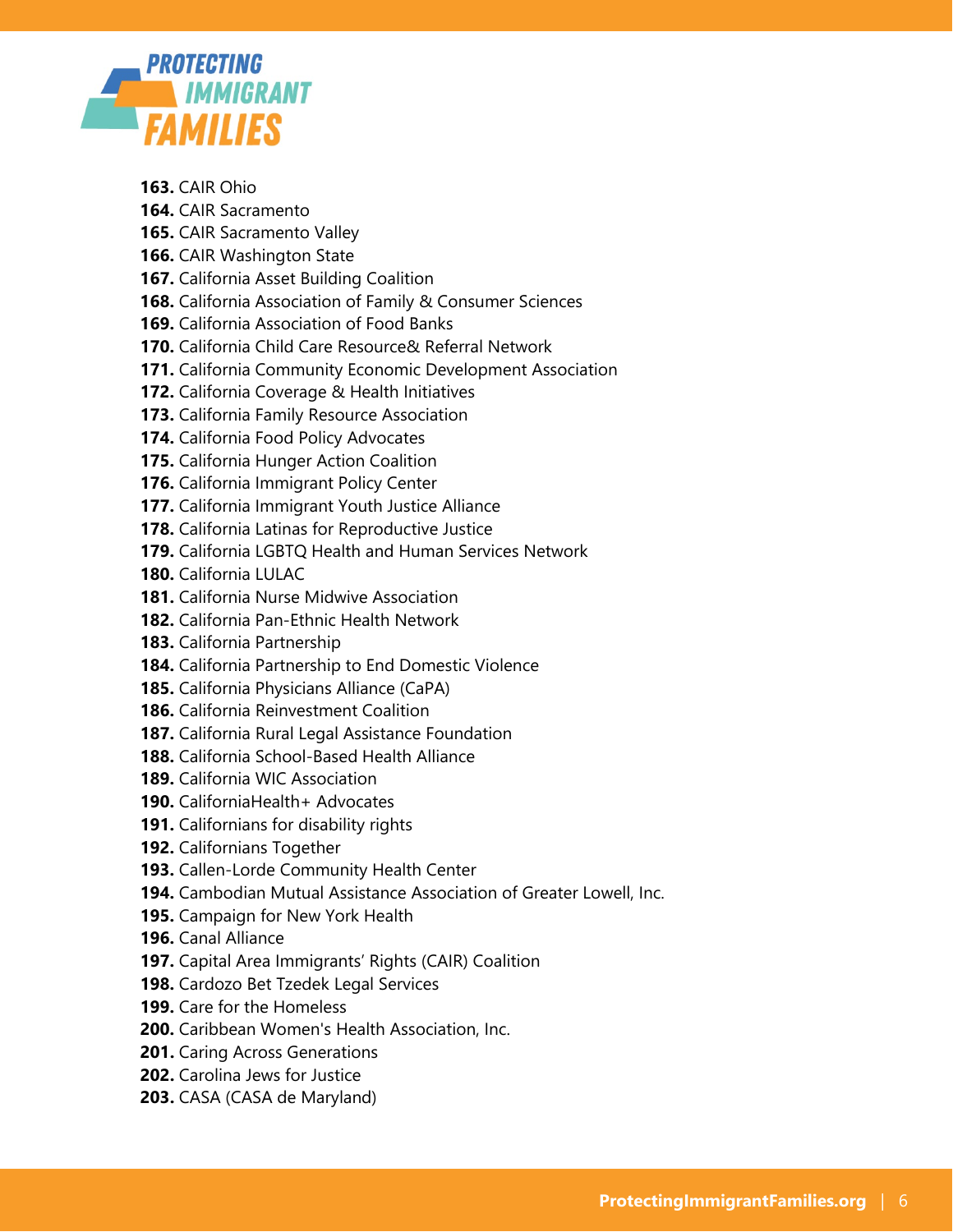

- **204.** Casa de la Cultura
- **205.** Casa Esperanza
- **206.** Casa Familiar
- **207.** Casa Latina
- **208.** Casa San Jose
- **209.** Cascade AIDS Project
- **210.** CASH Campaign of Maryland
- **211.** Catalyst Miami
- **212.** Catholic Charities Buffalo
- **213.** Catholic Charities Diocese of Monterey
- **214.** Catholic Charities Immigration
- **215.** Catholic Charities Migration and Refugee Services, Cleveland, Ohio
- **216.** Catholic Charities of the Diocese of Raleigh
- **217.** Catholic Charities of the Diocese of Stockton
- **218.** Catholic Charities of the East Bay
- **219.** Catholic Charities, NY Immigrant and Refugee Services
- **220.** Catholic Community Services of Southern Arizona
- **221.** Catholic Community Services of Utah
- **222.** Catholic Community Services of Western Washington
- **223.** Catholic Legal Immigration Network, Inc.
- **224.** Catholic Legal Services, Archdiocese of Miami
- **225.** Catholic Social Services Alaska
- **226.** Catholic Social Services of Fall River, Inc.
- **227.** Causa Oregon
- **228.** CCFP Roundtable
- **229.** CEAT Coalition of Evangelical (Pastors) Alliance of Texas
- **230.** Center for American Progress
- **231.** Center for Community Change (CCC)
- **232.** Center for Community Healing
- **233.** Center for Constitutional Rights
- **234.** Center for Elder Law & Justice
- **235.** Center for Family Representation
- **236.** Center for Gender & Refugee Studies
- **237.** Center for Health Policy and Law at Northeastern University School of Law
- **238.** Center for Health Progress
- **239.** Center for Independence of the Disabled, NY
- **240.** Center for Medicare Advocacy
- **241.** Center for Policy Analysis
- **242.** Center for Public Policy Priorities
- **243.** Center for Public Representation
- **244.** Center for Reproductive Rights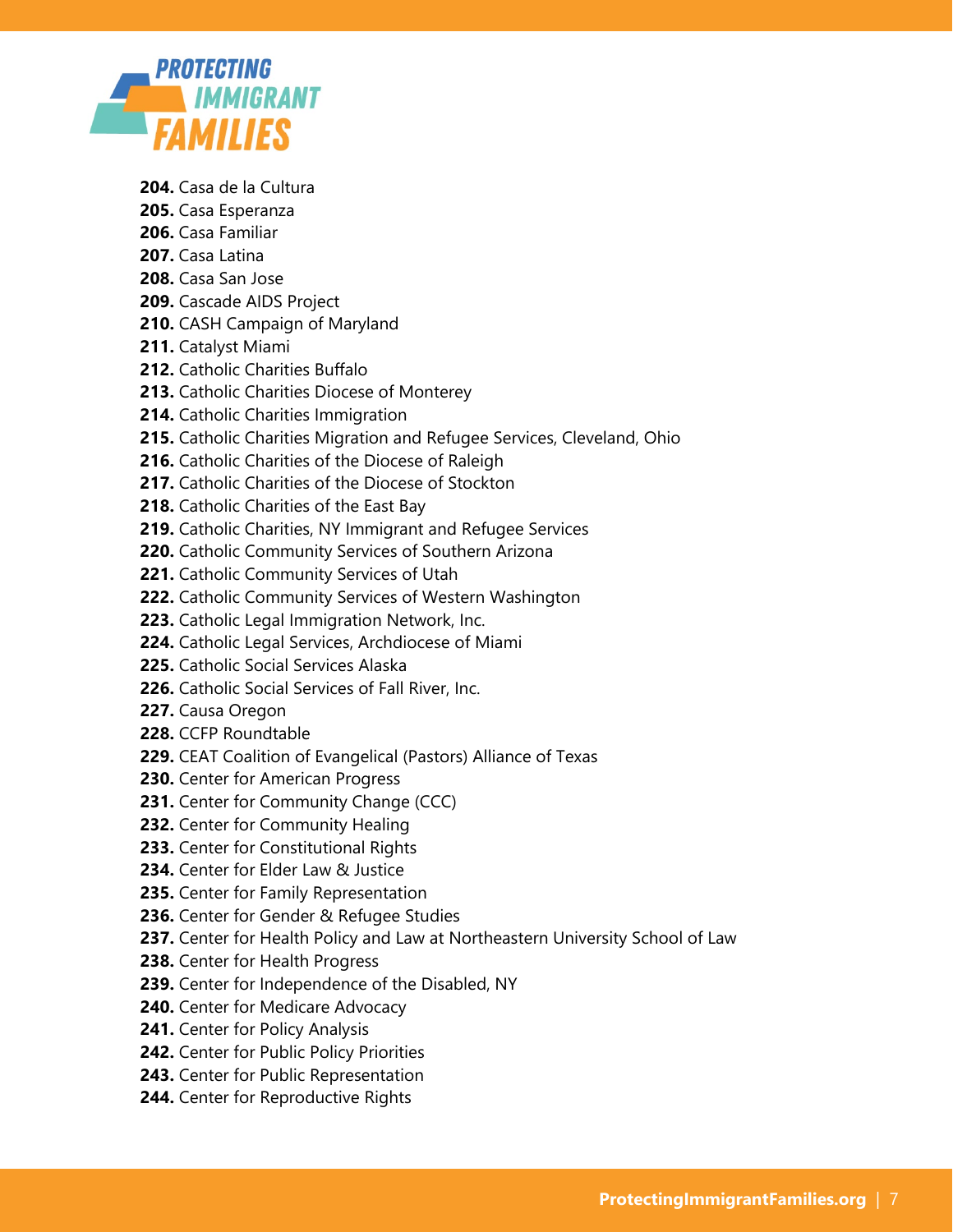

- **245.** Center for Southeast Asians
- **246.** Center for the Human Rights of Children, Loyola University Chicago
- **247.** Center for the Integration & Advancement of New Americans (CIANA)
- **248.** Center for the Study of Social Policy
- **249.** Center on Immigration at Cabrini University
- **250.** CenterLink: The Community of LGBT Centers
- **251.** Central & SE Seattle Rapid Response Network
- **252.** Central American Resource Center
- **253.** Central Ohio Worker Center
- **254.** Central Texas Food Bank
- **255.** Central Valley Immigrant Integration Collaborative (CVIIC)
- **256.** Centro Cultural de Washington County
- **257.** Centro de Comunidad y Justicia
- **258.** Centro La Familia Advocacy Services
- **259.** Centro Latino Americano
- **260.** Centro Legal de la Raza
- **261.** Ceres Community Project
- **262.** Change Begins With ME (Indivisible)
- **263.** Charlotte Center for Legal Advocacy
- **264.** Chef Ann Foundation
- **265.** Chhaya Community Development Corporation
- **266.** Chicago Alliance Against Sexual Exploitation
- **267.** Chicago Appleseed
- **268.** Chicago Citywide Literacy Coalition
- **269.** Chicago Coalition for the Homeless
- **270.** Chicago Jobs Council
- **271.** Chicano Federation
- **272.** Child and Family Policy Center
- **273.** Child Care Aware of America
- **274.** Child Care Law Center
- **275.** Child Welfare League of America
- **276.** Children Now
- **277.** Children's Defense Fund
- **278.** Children's Defense Fund Minnesota
- **279.** Children's HealthWatch
- **280.** Children's Action Alliance
- **281.** Children's Advocacy Alliance Nevada
- **282.** Children's Aid
- **283.** Children's Alliance of Kansas
- **284.** Children's Alliance of Washington
- **285.** Children's Defense Fund California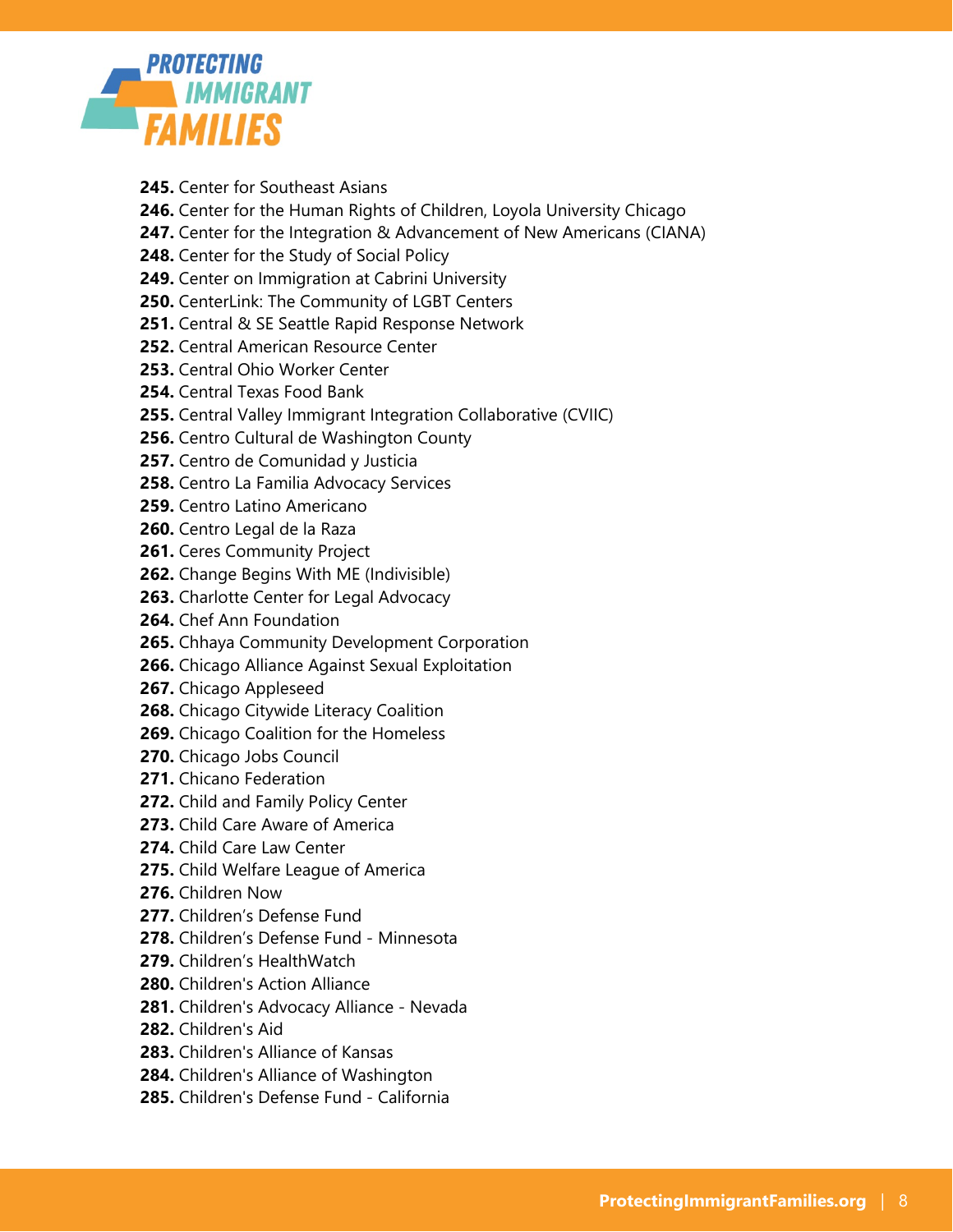

- **286.** Children's Defense Fund New York
- **287.** Children's Defense Fund Ohio
- **288.** Children's Defense Fund Texas
- **289.** Children's Emergency Medical Fund of New Jersey
- **290.** Children's Hospital of Philadelphia
- **291.** Children's Institute
- **292.** Children's Law Center
- **293.** Children's Law Center of Massachusetts
- **294.** Chinese American Progressive Action
- **295.** Chinese-American Planning Council
- **296.** Christ Church Cathedral
- **297.** Christie's Place
- **298.** Chula Vista Partners in Courage
- **299.** Church Council of Greater Seattle
- **300.** Church World Service
- **301.** Cidadão Global
- **302.** Citizen Action of New York
- **303.** Citizens' Committee for Children of New York
- **304.** Citizens for Choice
- **305.** City Harvest
- **306.** City Life/Vida Urbana
- **307.** City of Pittsburgh
- **308.** City of Portland Office of Economic Opportunity
- **309.** City of Seattle
- **310.** Civil Liberties and Public Policy Program
- **311.** Clayton Early Learning
- **312.** Cleveland Jobs with Justice
- **313.** Clinica Monseñor Oscar A. Romero
- **314.** Club Nueva Vision de Cheranastico
- **315.** Coachella Valley Immigrant Dignity Coalition
- **316.** Coalition Ending Gender-Based Violence
- **317.** Coalition for Asian American Children and Families
- **318.** Coalition for Disability Health Equity
- **319.** Coalition for Humane Immigrant Rights (CHIRLA)
- **320.** Coalition for the Homeless
- **321.** Coalition of African Communities
- **322.** Coalition of Orange County Community Health Centers
- **323.** Coalition on Human Needs
- **324.** CocoKids
- **325.** Code for America
- **326.** COFA Alliance National Network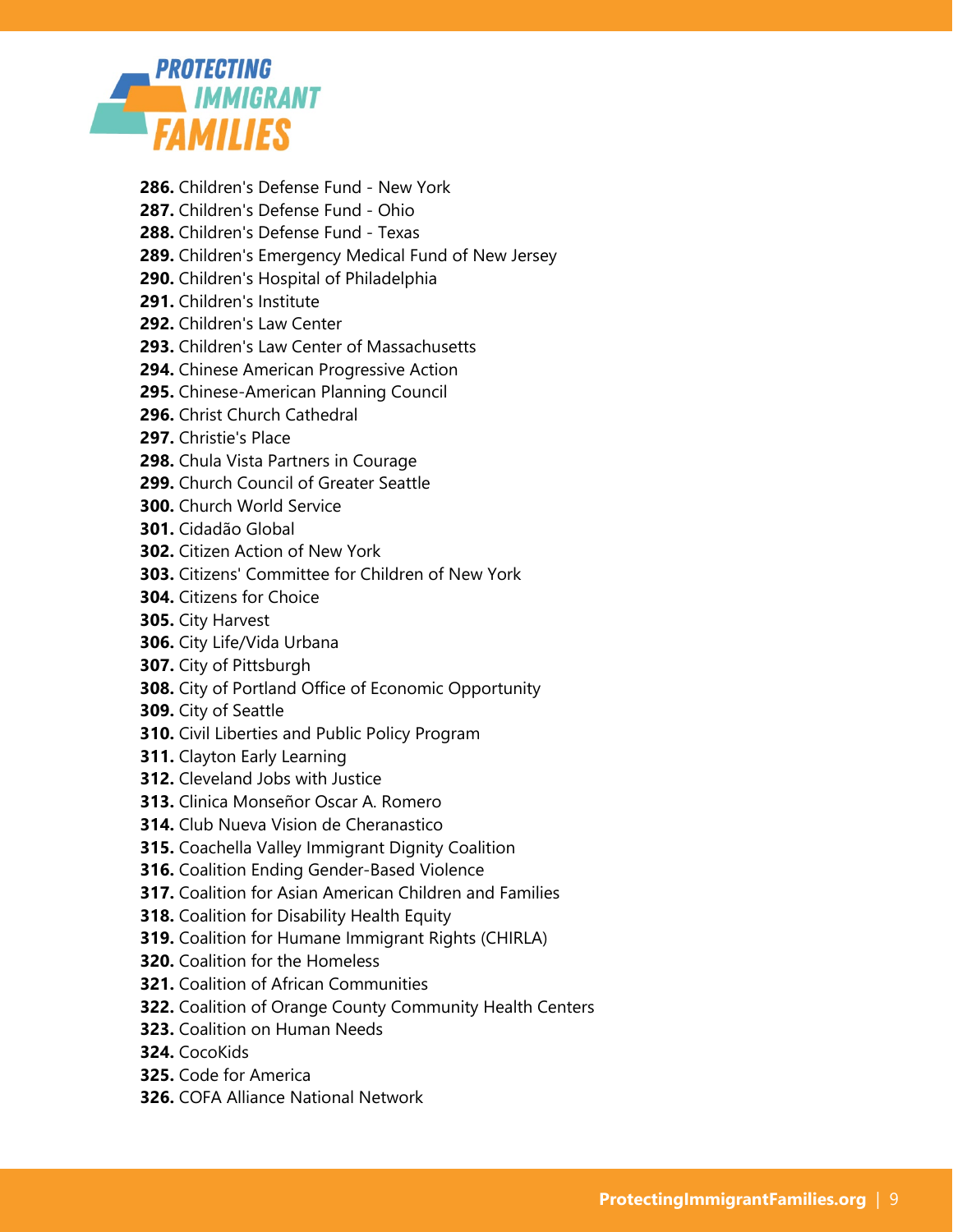

- **327.** Collaborative Center for Justice
- **328.** College Visions
- **329.** Collin County Health Care WIC
- **330.** Colorado Center on Law and Policy
- **331.** Colorado Children's Campaign
- **332.** Colorado Community Health Network
- **333.** Colorado Consumer Health Initiative
- **334.** Colorado Covering Kids and Families
- **335.** Colorado Cross-Disability Coalition
- **336.** Colorado Fiscal Institute
- **337.** Colorado Immigrant Rights Coalition
- **338.** Colorado Organization for Latina Opportunity and Reproductive Rights
- **339.** Colorado People's Alliance
- **340.** Colorado School Medicaid Consortium
- **341.** Colorado's Community Safety Net Clinics
- **342.** Columbia Legal Services
- **343.** Commission on the Public's Health System
- **344.** Committee of Interns and Residents/SEIU
- **345.** Communities United
- **346.** Community Action Board of Santa Cruz County, Inc
- **347.** Community Action Partnership of Orange County
- **348.** Community Advocates, Inc.
- **349.** Community Agroecology Network
- **350.** Community Bridges
- **351.** Community Catalyst
- **352.** Community Clinic Association of Los Angeles County
- **353.** Community Clinic Consortium
- **354.** Community College Consortium for Immigrant Education
- **355.** Community Health Care Association of New York State
- **356.** Community Health Center Network
- **357.** Community Health Initiative of Napa County
- **358.** Community Health Initiative of Orange County
- **359.** Community Health Systems, Inc.
- **360.** Community Healthcare Network
- **361.** Community Information Center for Migrant Assistance
- **362.** Community Justice Project, Inc.
- **363.** Community Law & Mediation Services of Northern Cal
- **364.** Community Legal Advocates of New York
- **365.** Community Legal Services and Counseling Center
- **366.** Community Legal Services in East Palo Alto
- **367.** Community Legal Services of Philadelphia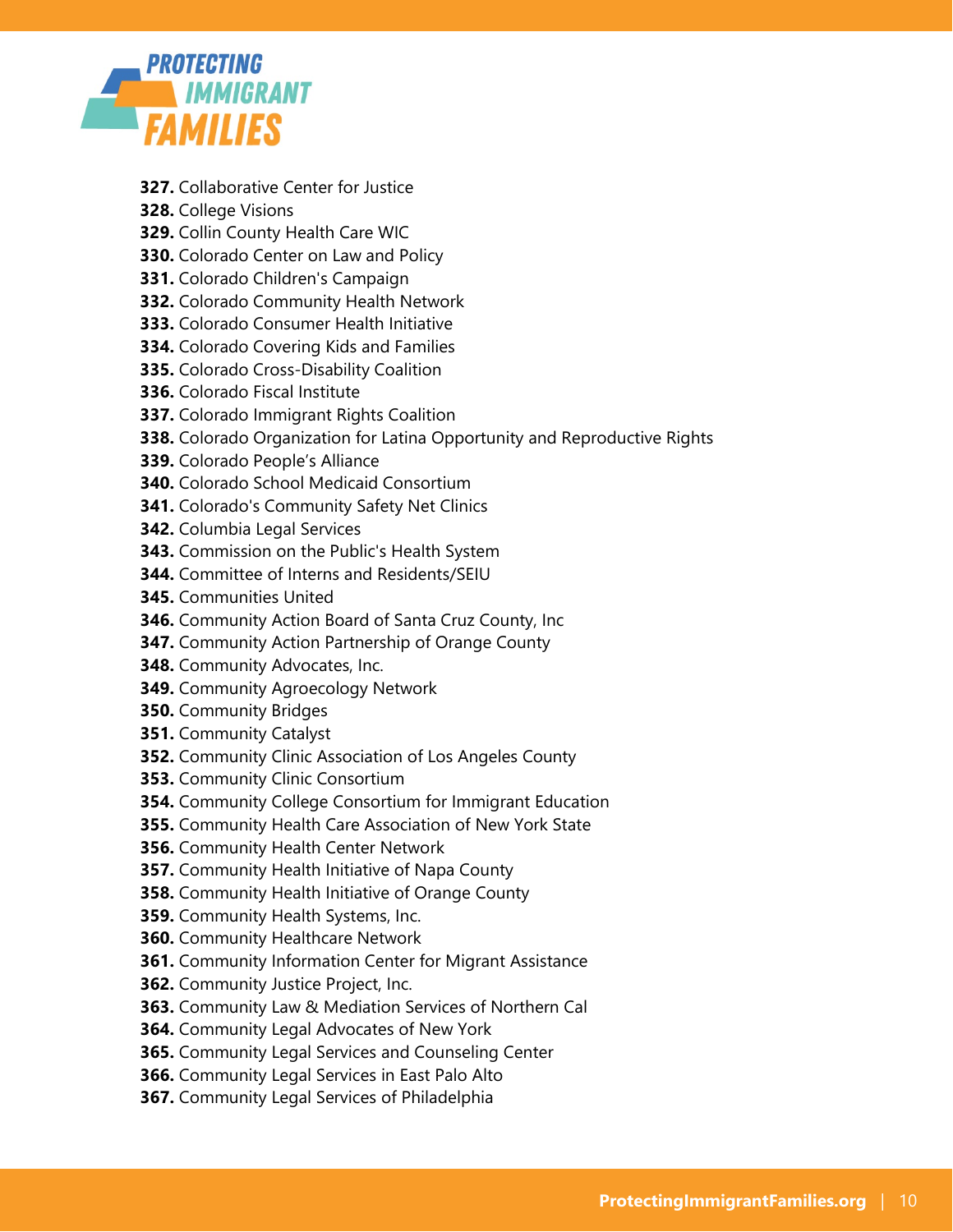

- **368.** Community Living Campaign
- **369.** Community Organizing and Family Issues
- **370.** Community Resource Center
- **371.** Community Service Society of New York
- **372.** CommunityHealth
- **373.** Compassionate Care Network
- **374.** Comunidades Unidas / Communities United
- **375.** Congregation Bet Ha'am, Portland , ME
- **376.** Congregation Beth Elohim, Brooklyn
- **377.** Congregation B'nai Emunah
- **378.** Congregation of Our Lady of the Good Shepherd, US Provinces
- **379.** Congregation Rodef Sholom
- **380.** Congressional Hunger Center
- **381.** Connecticut Shoreline Indivisible (CTSI)
- **382.** Connecticut Voices for Children
- **383.** Conquering Diabetes Foundation
- **384.** Consejo de Federaciones Mexicanas en Norte America (COFEM)
- **385.** Consumer Action
- **386.** Consumer Directed Personal Assistance Association of New York State
- **387.** Contra Costa Immigrant Rights Alliance
- **388.** Council on American-Islamic Relations (Alabama Chapter)
- **389.** Council on American-Islamic Relations (Chicago)
- **390.** Council on American-Islamic Relations (Greater Los Angeles)
- **391.** Council on American-Islamic Relations (National)
- **392.** Council on American-Islamic Relations (New York)
- **393.** Council on American-Islamic Relations (San Diego)
- **394.** Council on American-Islamic Relations (San Francisco Bay Area)
- **395.** Council on American-Islamic Relations (Washington State)
- **396.** Country Doctor Community Health Centers Seattle
- **397.** County Welfare Directors Association of California
- **398.** CrescentCare
- **399.** Crossroads Community Food Network
- **400.** Crossroads Urban Center
- **401.** Culmore Clinic
- **402.** CUNY Urban Food Policy Institute
- **403.** Dallas Coalition for Hunger Solutions
- **404.** Dance Projects, Inc.
- **405.** Daya Inc.
- **406.** DC Coalition Against Domestic Violence
- **407.** DC Fiscal Policy Institute
- **408.** DC Hunger Solutions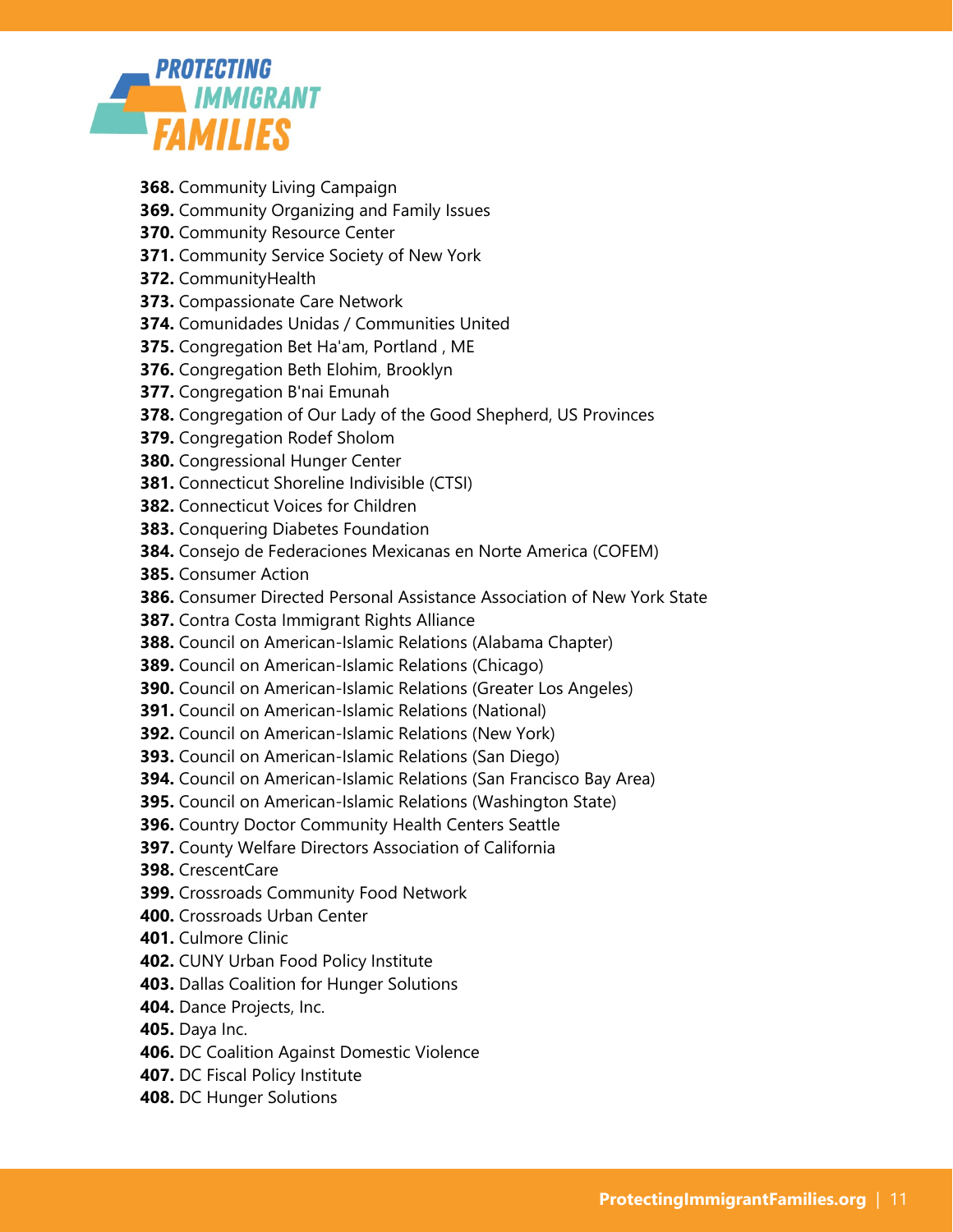

- **409.** DC Language Access Coalition
- **410.** DC-Maryland Justice for Our Neighbors
- **411.** Delaware Results Group
- **412.** Delta Christian Community Food Pantry
- **413.** Democracy Forward Foundation
- **414.** Demos
- **415.** Denver Urban Gardens
- **416.** Des Moines Area Food Bank
- **417.** Desert AIDS Project
- **418.** Detainee Allies
- **419.** Detention Watch Network
- **420.** Dignity Health
- **421.** Direct Action for Rights & Equality
- **422.** Disability Law Center of Alaska
- **423.** Disability Rights California
- **424.** Disability Rights Education & Defense Fund
- **425.** Disability Rights Maryland
- **426.** Disabled in Action of Greater Syracuse Inc.
- **427.** Ditmas Civic
- **428.** DMV Sanctuary Congregation Network/Faith in action
- **429.** Doctors for America Maryland
- **430.** Doctors for America New York
- **431.** Doctors for America North Carolina
- **432.** Dolores Huerta Foundation
- **433.** Dominguez Legal Justice Center LLC
- **434.** Dominican Devevelopment Center
- **435.** Don't Separate Families Brooklyn, NY
- **436.** Dorcas International Institute of RI
- **437.** DOVE, Inc.
- **438.** DQIA: Disabled Queers in ACTION!
- **439.** DSI INTERNATIONAL INC
- **440.** Dulles Justice Coalition
- **441.** DuPage Federation on Human Services Reform
- **442.** Dutchess County Progressive Action Alliance
- **443.** Eagle County Government (Colorado)
- **444.** Early Care & Learning Council
- **445.** Early Edge California
- **446.** East Bay (SF) Chapter of Amnesty International USA
- **447.** East Bay Community Law Center
- **448.** East Bay Refugee Forum
- **449.** East Bay Spanish Speaking Citizens' Foundation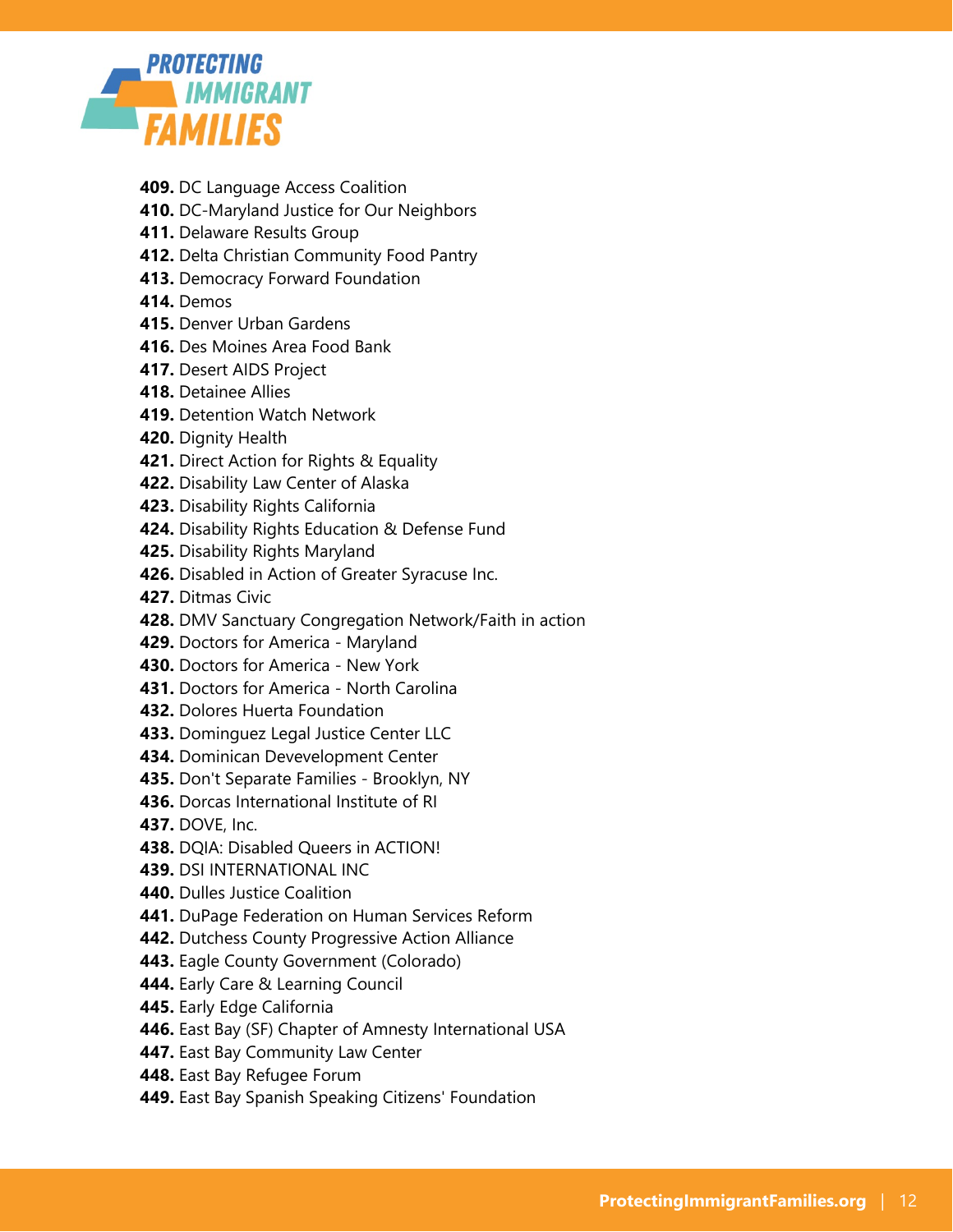

- **450.** East Central Illinois Refugee Mutual Assistance Center
- **451.** East Harlem Community Health Committee, Inc.
- **452.** East Harlem Health Outreach Partnership
- **453.** Eastern Iowa Community Bond Project
- **454.** Eastside Refugee and Immigrant Coalition
- **455.** Economic Mobility Pathways (EMPath)
- **456.** Economic Opportunity Institute and the Washington Work and Family Coalition
- **457.** Economic Policy Institute
- **458.** Ecumenical Poverty Initiative
- **459.** Education and Leadership Foundation
- **460.** Education Leaders of Color
- **461.** El Buen Samaritano Episcopal Mission
- **462.** El CENTRO de Igualdad y Derechos
- **463.** El Centro de la Raza
- **464.** El Centro de Servicios Sociales
- **465.** El Centro, Inc.
- **466.** El Comite de Apoyo a los Trabajadores Agricolas
- **467.** El Concilio
- **468.** El Pajaro Community Development Corporation
- **469.** Elevate Energy
- **470.** Emgage Action
- **471.** Empire Justice Center
- **472.** Empower Missouri
- **473.** Encuentro
- **474.** End AIDS Now
- **475.** End Domestic Abuse WI
- **476.** End Hunger Connecticut!
- **477.** Enlace Comunitario
- **478.** Ensuring Opportunity Campaign to End Poverty in Contra Costa
- **479.** Entre Hermanos
- **480.** Episcopal City Mission
- **481.** Equal Justice Society
- **482.** Equality California
- **483.** Equality North Carolina
- **484.** Equitas Health
- **485.** Erikson Institute
- **486.** Espacio Migrante
- **487.** Esperanza Health Centers
- **488.** Evelyn and Walter Haas, Jr. Fund
- **489.** EverThrive Illinois
- **490.** Every Child Matters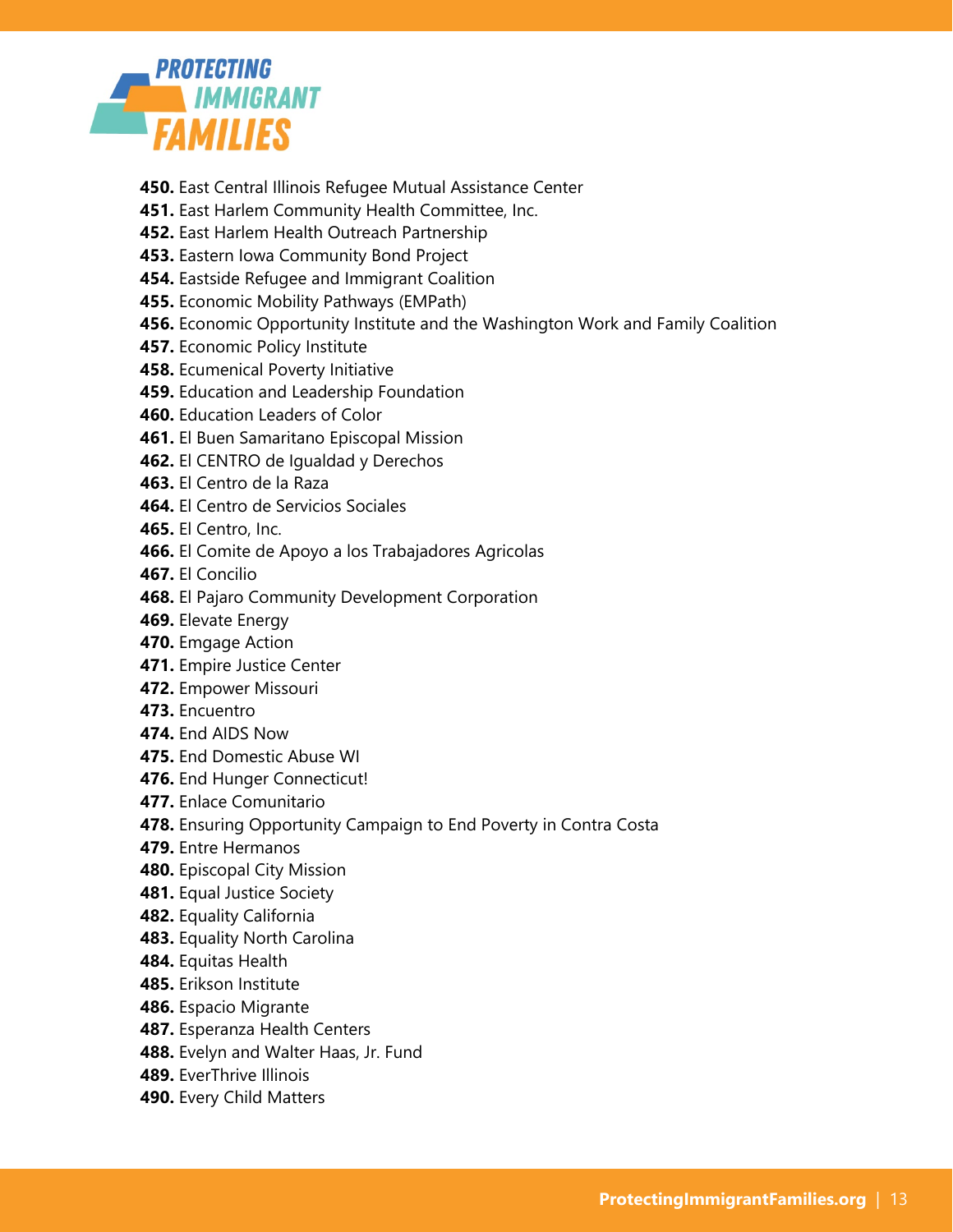

- **491.** Facing Hunger Food Bank
- **492.** Fair Housing Advocates of Northern California
- **493.** Fair Immigration Reform Movement (FIRM)
- **494.** Faith Action Network
- **495.** Faith Food Fridays
- **496.** Faith in Public Life
- **497.** Faith in the Valley
- **498.** Falmouth Food Pantry, INC
- **499.** Families Belong Together / Familias Unidas, No Divididas
- **500.** Families USA
- **501.** Family & Children's Law Center
- **502.** Family Equality Council
- **503.** Family Focused Treatment Association
- **504.** Family Health Partnership Clinic
- **505.** Family Voices NJ
- **506.** FamilyWorks
- **507.** Farm to Table New Mexico
- **508.** Farmworker Association of Florida
- **509.** Farmworker Justice
- **510.** Farmworker Self-Help
- **511.** Fathers & Families of San Joaquin
- **512.** Feeding San Diego
- **513.** Feeding Texas
- **514.** Ferderacion de Clubes Michoacanos en Illinois
- **515.** Ferndale Food Bank
- **516.** Finger Lakes Community Health
- **517.** First 5 Alameda County
- **518.** First 5 Association of California
- **519.** First 5 California
- **520.** First 5 Contra Costa
- **521.** First 5 LA
- **522.** First 5 Marin Children and Families Commission
- **523.** First 5 Monterey County
- **524.** First 5 Napa County
- **525.** First 5 San Francisco
- **526.** First 5 Santa Cruz County
- **527.** First 5 Sonoma County
- **528.** First Focus
- **529.** Fiscal Policy Institute
- **530.** FL Justice For Our Neighbors
- **531.** Flip Nation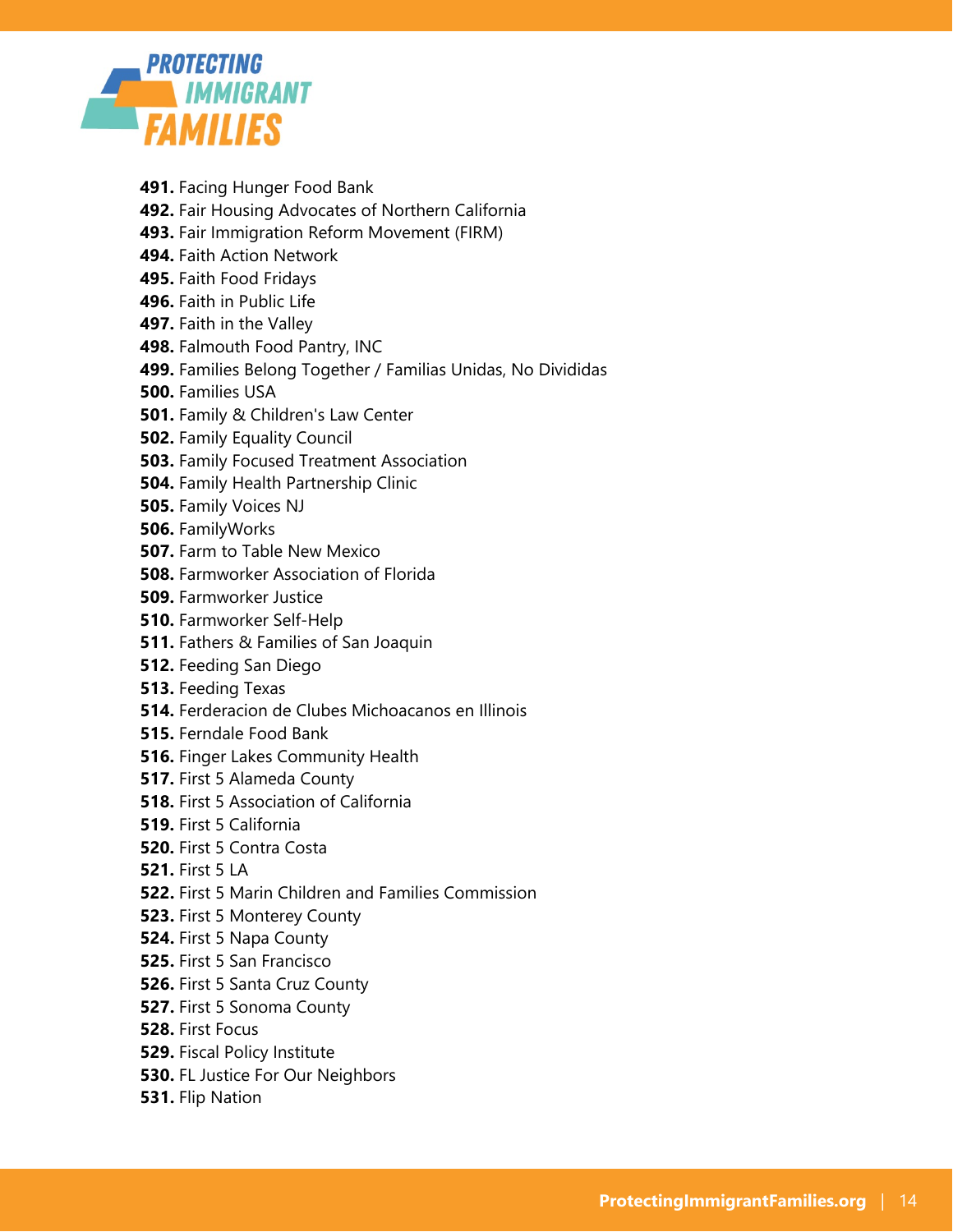

- **532.** Florida Center for Fiscal and Economic Policy
- **533.** Florida Community Health Centers
- **534.** Florida Health Justice Project
- **535.** Florida Impact
- **536.** Florida Legal Services, Inc.
- **537.** Florida National Organization for Women
- **538.** Florida Policy Institute
- **539.** Food Bank For New York City
- **540.** Food Bank of Contra Costa and Solano
- **541.** Food Bank of Northern Nevada
- **542.** Food Chain Workers Alliance
- **543.** Food For Free
- **544.** Food for People, the Food Bank for Humboldt County
- **545.** Food Policy Action
- **546.** Food Research & Action Center
- **547.** Foodbank of Contra costa
- **548.** Foodbank of Santa Barbara County
- **549.** FoodCorps
- **550.** Foothills Food Bank
- **551.** Fort Greene Strategic Neighborhood Action Partnership
- **552.** Forward Together
- **553.** Foundation Communities
- **554.** Four Freedoms Fund, NEO Philanthropy
- **555.** Frannie Peabody Center
- **556.** Freedom Network USA
- **557.** Fresno Economic Opportunities Commission
- **558.** Friends Committee on National Legislation
- **559.** Friends of Miami-Dade Detainees
- **560.** Frontera de Cristo
- **561.** Futures Without Violence
- **562.** GA ADAPT
- **563.** GAPIMNY Empowering Queer & Trans Asian Pacific Islanders
- **564.** Garfield County Public Health
- **565.** Gary Community Investments
- **566.** Gateway Community Services of Maine
- **567.** Genesis Center
- **568.** Georgia Association of Latino Elected Officials (GALEO)
- **569.** Georgia Budget and Policy Institute
- **570.** Georgia Women (And Those Who Stan
- **571.** GIRL U CAN DO IT, INC.
- **572.** Girls Inc.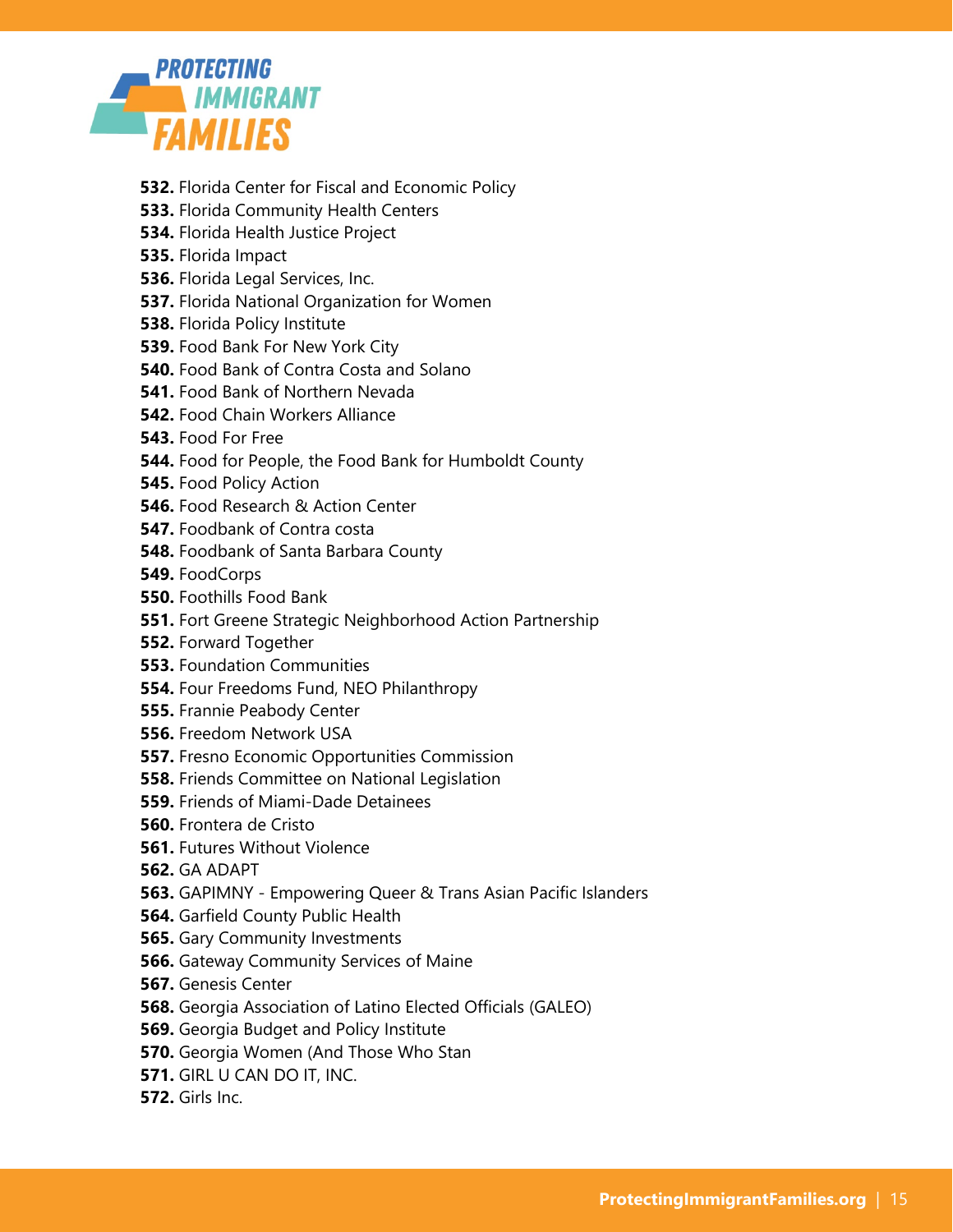

- **573.** Girls Inc. of Holyoke
- **574.** Girls Inc. of Long Island
- **575.** Girls Inc. of TN Valley
- **576.** Girls Inc. of YWCA Nashville & Middle TN
- **577.** Global Justice Institute
- **578.** GMHC
- **579.** Good Shepherd Services
- **580.** Grannies Respond
- **581.** Grantmakers Concerned with Immigrants and Refugees
- **582.** Gray Panthers of San Francisco
- **583.** Greater Birmingham Ministries
- **584.** Greater Boston Legal Services, Inc. (GBLS)
- **585.** Greater Chicago Food Depository
- **586.** Greater Hartford Legal Aid
- **587.** Greater Lafayette Immigrant Allies
- **588.** Greater Long Beach Interfaith Community Organization
- **589.** Greater Philadelphia Coalition Against Hunger
- **590.** Greater Pittsburgh Community Food Bank
- **591.** Greater Waco Legal Services
- **592.** Greenburgh NY Human Rights Committee
- **593.** GreenLatinos
- **594.** Growth & Justice
- **595.** Guadalupe Alternative Programs
- **596.** Gulfcoast Legal Services
- **597.** Guttmacher Institute
- **598.** Hadron Law PLLC
- **599.** Haitian Neighborhood Center, Sant La
- **600.** Hana Center
- **601.** Hand in Hand: The Domestic Employers Network
- **602.** Harbor House Domestic Abuse Programs
- **603.** Harlem United
- **604.** Harm Reduction Coalition
- **605.** Having Our Say Coalition
- **606.** Hawaii Appleseed Center for Law and Economic Justice
- **607.** HEAL Trafficking
- **608.** Healing to Action
- **609.** Health & Medicine Policy Research Group
- **610.** Health Access California
- **611.** Health and Welfare Council of Long Island
- **612.** Health Care For All Massachusetts
- **613.** Health Care For All New York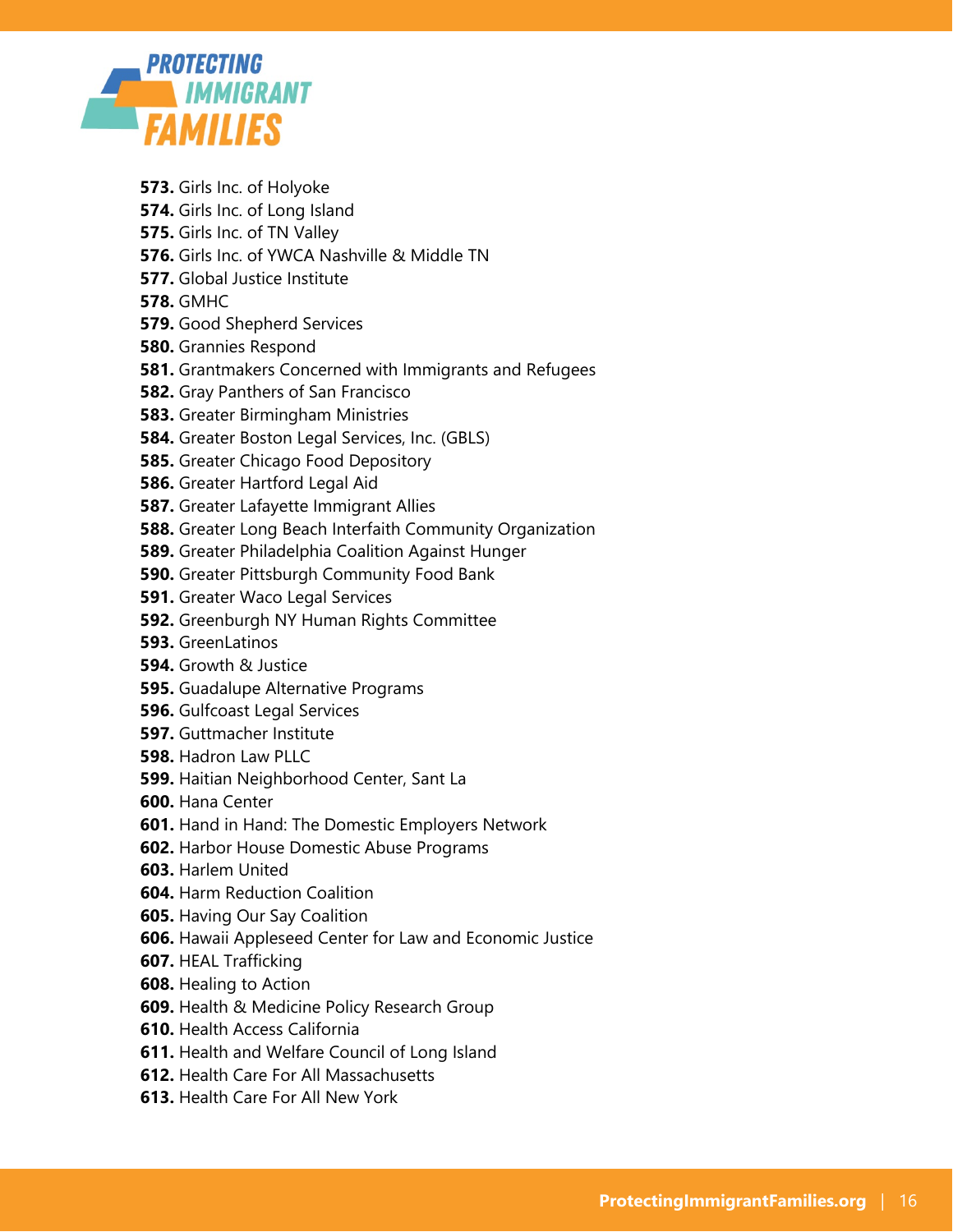

- **614.** Health Care for America Now
- **615.** Health Center Partners of Southern California
- **616.** Health Equity Network of the Americas
- **617.** Health GAP
- **618.** Health Law Advocates
- **619.** Health Leads
- **620.** Health People
- **621.** Health Resources in Action
- **622.** Health, Education and Legal assistance Project: a Medical-Legal Partnership at Widener **University**
- **623.** Healthy & Active Before 5
- **624.** Healthy Community Food Systems
- **625.** Healthy Kids Clinic
- **626.** Healthy Kids School-based Health Clinics
- **627.** Healthy Schools Campaign
- **628.** Heartland Alliance
- **629.** Hep B United
- **630.** Hep Free Hawaii
- **631.** Hepatitis B Foundation
- **632.** HIAS Pennsylvania
- **633.** Hidden Harvest
- **634.** Highland Human Rights Clinic
- **635.** Highland Park Highwood Legal Aid Clinic
- **636.** Hilton Head Pax Christi
- **637.** Hispanic American Community Education & Services
- **638.** Hispanic Commun8ty Dialogue
- **639.** Hispanic Federation
- **640.** Hispanic Interest Coalition of Alabama
- **641.** HIV Law Project, Inc.
- **642.** HIV Medicine Association
- **643.** HIV Power Shift
- **644.** HIVenas Abiertas
- **645.** Hogg Foundation for Mental Health
- **646.** Holy Spirit Missionary Sisters, USA JPIC
- **647.** Homeless Action Center
- **648.** Homeless Advocacy Project
- **649.** Homeless Services United
- **650.** Hope Acts
- **651.** Hope Center for Wellness
- **652.** Housing Action Illinois
- **653.** Housing Equality & Advocacy Resource Team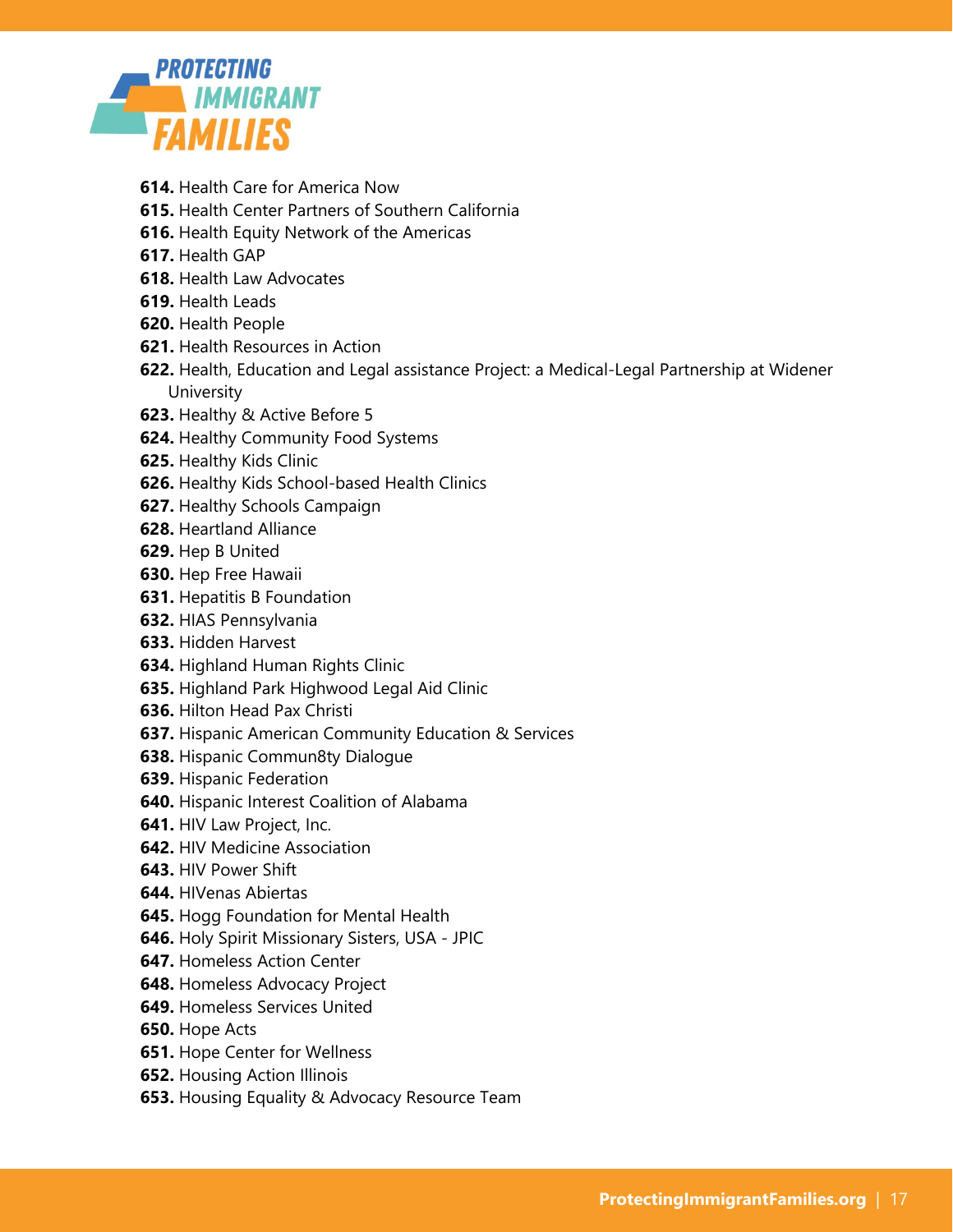

- **654.** Housing Works
- **655.** Housing Works, Inc.
- **656.** Houston Health Department
- **657.** Houston Immigration Legal Services Collaborative
- **658.** Houston RESULTS group for global issues of poverty
- **659.** Human Impact Partners
- **660.** Human Services Consortium of East Harlem
- **661.** Humanity
- **662.** Hunger Action LA
- **663.** Hunger Free America
- **664.** Hunger Free Colorado
- **665.** Hunger Free Oklahoma
- **666.** Hunger Free Vermont
- **667.** Hunger Solutions New York
- **668.** Hunger Task Force
- **669.** Idaho Hunger Relief Task Force
- **670.** Idaho Voices for Children
- **671.** Iglesia Cristiana Cristo Viene, Inc
- **672.** Illinois Academy of Family Physicians
- **673.** Illinois Action for Children
- **674.** Illinois Asset Building Group
- **675.** Illinois Association of Free and Charitable Clinics
- **676.** Illinois Chapter, American Academy of Pediatrics
- **677.** Illinois Coalition Against Domestic Violence
- **678.** Illinois Coalition for Immigrant & Refugee Rights
- **679.** Illinois Collaboration on Youth
- **680.** Illinois Hunger Coalition
- **681.** Illinois Partners for Human Service
- **682.** Imam Ghazali Institute
- **683.** Immigrant and Refugee Rights Network
- **684.** Immigrant Defense Project
- **685.** Immigrant Law Center of Minnesota
- **686.** Immigrant Legal Advocacy Project
- **687.** Immigrant Legal Center, An Affiliate of the Justice For Our Neighbors Network
- **688.** Immigrant Legal Resource Center
- **689.** Immigrant Service Providers Group/Health
- **690.** Immigrant Services Network of Austin
- **691.** Immigrant Support Task Force Indiviable Skagit
- **692.** Immigrants' Rights Committee Democratic Socialists of America
- **693.** Immigrants Rising, a project of Community Initiatives
- **694.** Immigrants, Refugees, and Schools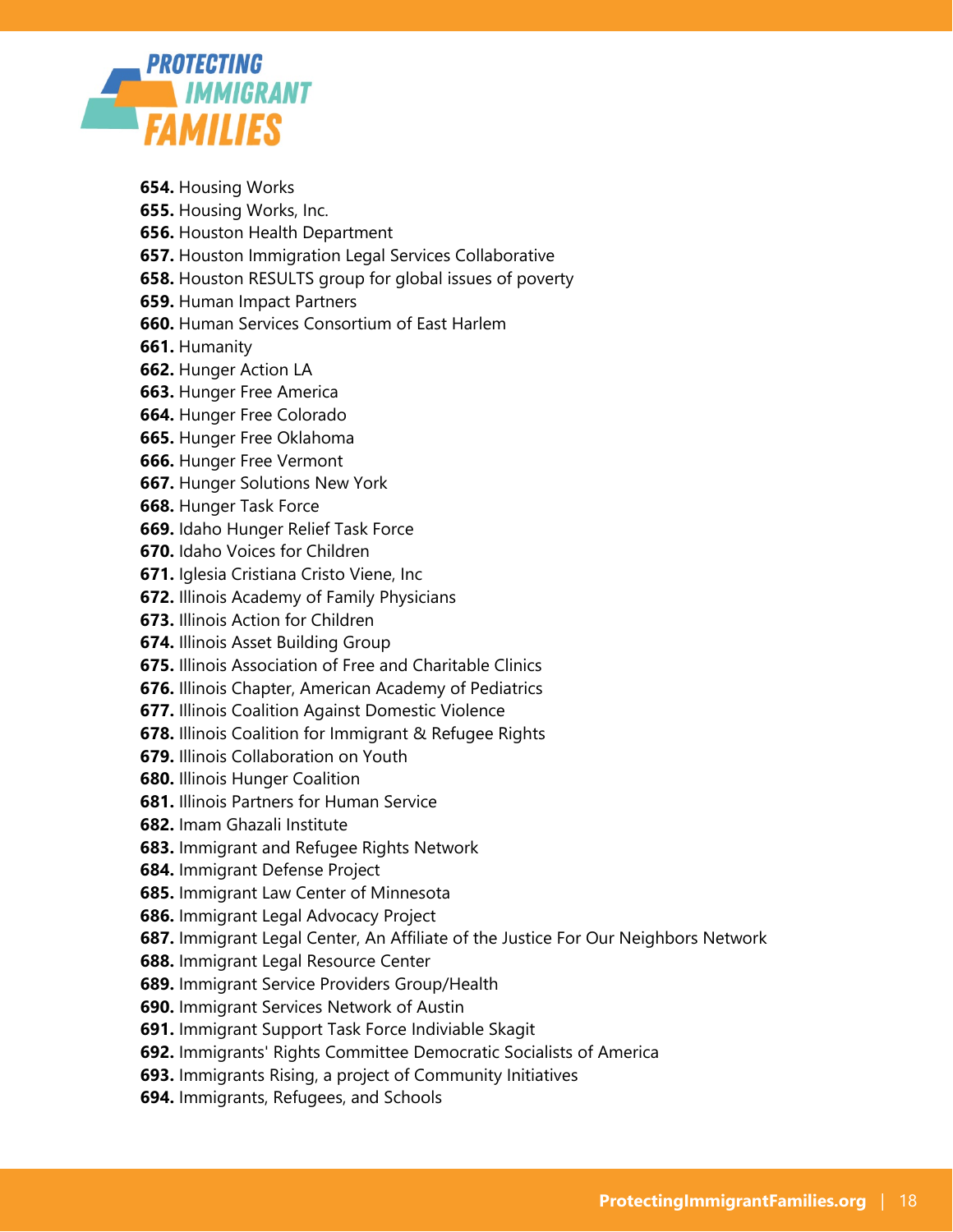

- **695.** Immigration Action Committee, West Marin Standing Together
- **696.** Immigration Action Group
- **697.** Immigration Advocates Network
- **698.** Immigration Equality
- **699.** Immigration Task Force
- **700.** Immunization Action Coalition
- **701.** Immunize Nevada
- **702.** Imperial Valley Food Bank
- **703.** In Our Own Voice: National Black Women's Reproductive Justice Agenda
- **704.** Indiana Coalition Against Domestic Violence
- **705.** Indivisible Austin
- **706.** Indivisible East Bay
- **707.** Indivisible Eastside (WA)
- **708.** Indivisible Elk Grove CD7
- **709.** Indivisible La Jolla and Pacific Beach
- **710.** Indivisible Marin
- **711.** Indivisible Nation BK
- **712.** Indivisible North Coast Oregon
- **713.** Indivisible NY24
- **714.** Indivisible Oak Park Area
- **715.** Indivisible San Diego Central
- **716.** Indivisible San Jose
- **717.** Indivisible Ventura
- **718.** Inland Coalition for Immigrant Justice
- **719.** Inland Counties Legal Services
- **720.** Inland Empire Youth Collective
- **721.** Inner City Law Center
- **722.** Institute for Agriculture and Trade Policy
- **723.** Institute for Child Success
- **724.** Instituto Familiar de la Raza
- **725.** Intercommunity Justice and Peace Center
- **726.** Interfaith Center on Corporate Responsibility
- **727.** Interfaith Council of Contra Costa County
- **728.** Interfaith Movement for Immigrant Justice
- **729.** Interfaith Refugee & Immigration Service
- **730.** Interfaith Worker Justice
- **731.** InterIm Community Develoment Association
- **732.** International Community Health Services
- **733.** International Institute of Metropolitan Detroit
- **734.** International Institute of New England
- **735.** International Institute of the Bay Area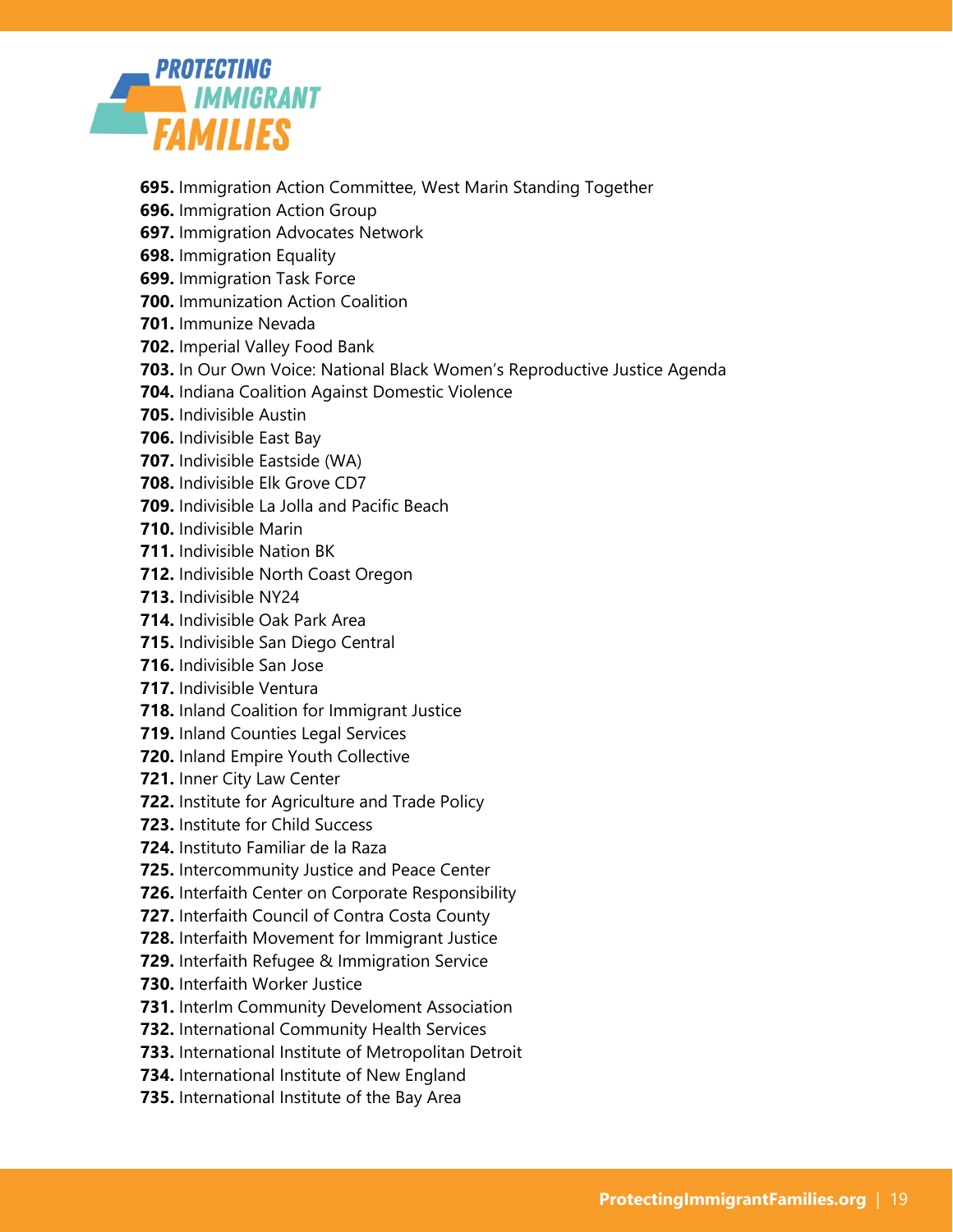

- **736.** International Rescue Committee
- **737.** Iowa Coalition Against Domestic Violence
- **738.** Irish Community Services
- **739.** Irish International Immigrant Center
- **740.** Islamic Society of North America
- **741.** Jackson Heights Immigrant Solidarity Network
- **742.** James B. Moran Center for Youth Advocacy
- **743.** Jane Doe Inc., the Massachusetts Coalition Against Sexual Assault and Domestic Violence
- **744.** Japanese American Citizens League
- **745.** Jefferson County Immigrant Rights Advocates
- **746.** Jericho Road Community Health Center
- **747.** Jesuit Social Research Institute
- **748.** Jewish Alliance for Law and Social Action
- **749.** Jewish Community Action
- **750.** Jewish Family Service of Buffalo & Erie County New York
- **751.** Jewish Family Service of Los Angeles
- **752.** Jewish Family Service of San Diego
- **753.** Jewish Family Service of Seattle
- **754.** Jewish Vocational Service (JVS)
- **755.** John Snow, Inc.
- **756.** JOIN PDX
- **757.** Jonnycake Center of Peace Dale
- **758.** Jubilee Immigration Advocates
- **759.** Jubilee NH
- **760.** Judith Heumann LLC
- **761.** Jumpstart
- **762.** Juris Scribe Services (DE)
- **763.** Just Harvest
- **764.** Just Neighbors
- **765.** Justice Center of Southeast Massachusetts
- **766.** Justice For Muslims Collective
- **767.** Justice for Our Neighbors East Texas
- **768.** Justice for Our Neighbors Houston
- **769.** Justice for Our Neighbors Michigan
- **770.** Justice in Aging
- **771.** Justice in Motion
- **772.** Kansas Action for Children
- **773.** Kansas Appleseed
- **774.** Kansas Center for Economic Growth
- **775.** Kansas Coalition Against Sexual and Domestic Violence
- **776.** Kansas Rural Center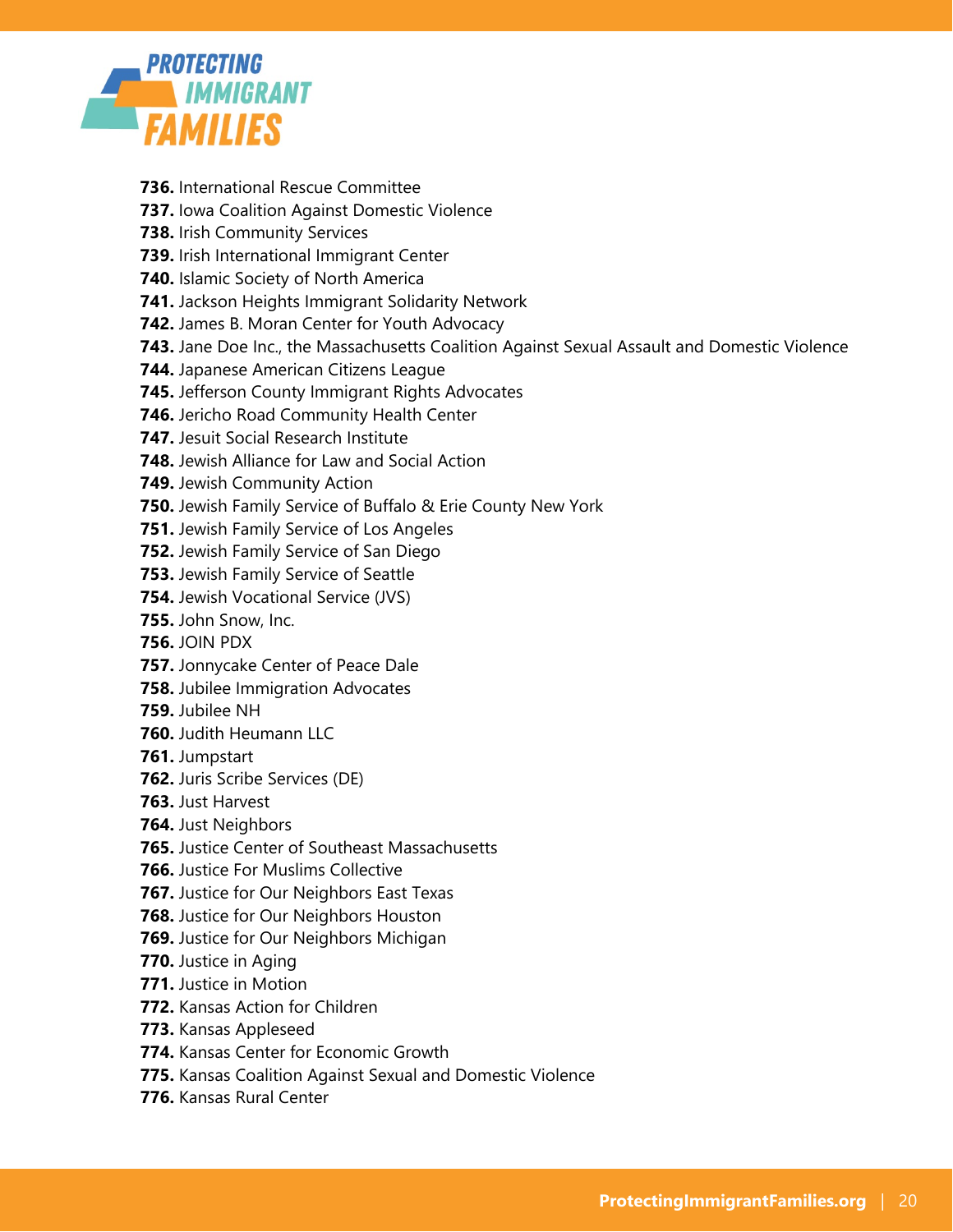

- **777.** KC Metro Immigration Alliance
- **778.** Kelly Anne Dolan Memorial Fund
- **779.** Kentucky Association of Food Banks
- **780.** Kentucky Center for Economic Policy
- **781.** Kentucky Equal Justice Center
- **782.** Keystone Congregational United Church of Christ
- **783.** Kidango
- **784.** Kids for College
- **785.** Kids Forward
- **786.** Kids in Need of Defense
- **787.** Kingdom Mission Society
- **788.** Kingsley House
- **789.** Kitsap Immigrant Assistance Center
- **790.** KIWA
- **791.** Korean American Center
- **792.** Korean Community Services
- **793.** Korean Resource Center
- **794.** L.A. Best Babies Network
- **795.** La Casa Hogar
- **796.** La Clinica de La Raza
- **797.** La Clinica Del Pueblo
- **798.** La Cocina
- **799.** La Frontera Ministries
- **800.** La Luz Center
- **801.** La Puerta Abierta, Inc. (The Open Door)
- **802.** La Raza Centro Legal
- **803.** La Union del Pueblo Entero (LUPE)
- **804.** La Union del Pueblo Entero (LUPE)
- **805.** La Voz
- **806.** Labor Council for Latin American Advancement (LCLAA)
- **807.** Labor-Religion Coalition of New York State
- **808.** Ladder to the Moon Network
- **809.** Lake County Immigrant Advocacy
- **810.** Lake Street Church Peace and Justice Committee
- **811.** Lambda Legal
- **812.** Lana'i Community Health Center
- **813.** Latin America Working Group (LAWG)
- **814.** Latino Coalition for a Healthy California
- **815.** Latino Medical Student Association Midwest
- **816.** Latino Medical Student Association Policy Committee
- **817.** Latino Medical Student Association West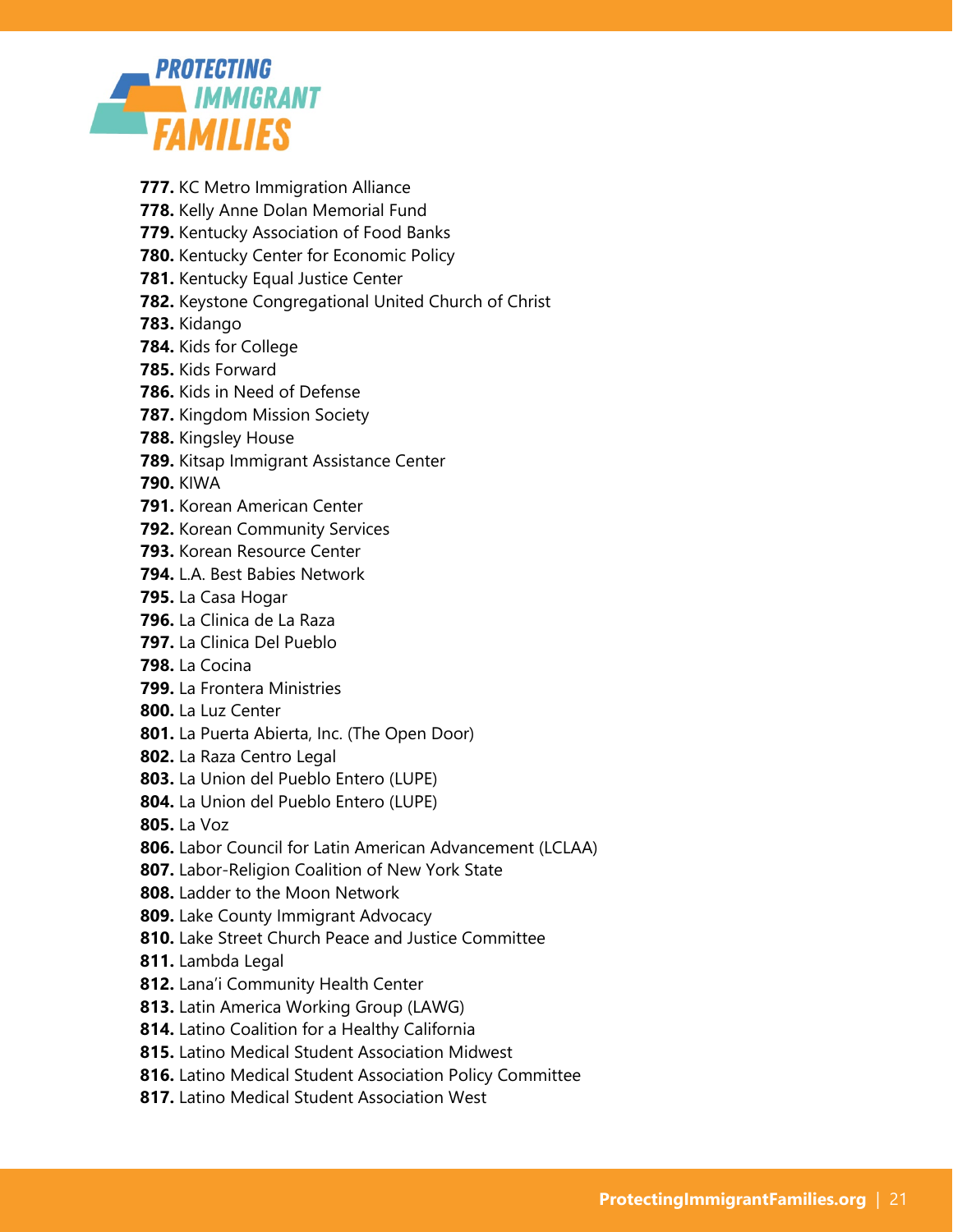

- **818.** Latino Network
- **819.** Latino Organization of the Southwest
- **820.** Latino/a Law Students' Association (LaLSA)
- **821.** LatinoJustice PRLDEF
- **822.** Latinos Promoting Good Health
- **823.** Laurie M. Tisch Center for Food, Education & Policy, Teachers College Columbia University
- **824.** Law Foundation of Silicon Valley
- **825.** Law Office of Bart Parsley
- **826.** Lawyers For Children
- **827.** Leadership Conference of Women Religious
- **828.** League of Women Voters of the United States
- **829.** Legacy Community Health
- **830.** Legal Action Center
- **831.** Legal Aid at Work
- **832.** Legal Aid Justice Center's Immigrant Advocacy Program
- **833.** Legal Aid of Marin
- **834.** Legal Aid Society of D.C.
- **835.** Legal Aid Society of Metropolitan Family Services
- **836.** Legal Aid Society of San Mateo County
- **837.** Legal Council for Health Justice
- **838.** Legal Services of New Jersey
- **839.** Legal Voice
- **840.** Lenox Hill Neighborhood House
- **841.** LGBTQ Caucus of the Association of Legal Aid Attorneys
- **842.** Liberty Resources
- **843.** Lifelong AIDS Alliance
- **844.** LifeLong Medical Care
- **845.** Lifespan
- **846.** Lighthouse Immigrant Advocates
- **847.** Linn County (OR) Rapid Respose Coalition
- **848.** LiveWell Colorado
- **849.** Loaves & Fishes Community Services
- **850.** Loaves and Fishes Food Pantry
- **851.** Long Beach Immigrant Rights Coalition
- **852.** Long Island Inclusive Communities Against Hate
- **853.** Long Island Language Advocates Coalition
- **854.** Long Term Care Community Coalition
- **855.** Los Angeles County Department of Public Health
- **856.** Los Angeles LGBT Center
- **857.** Louisiana Budget Project
- **858.** Lowcountry Immigration Coalition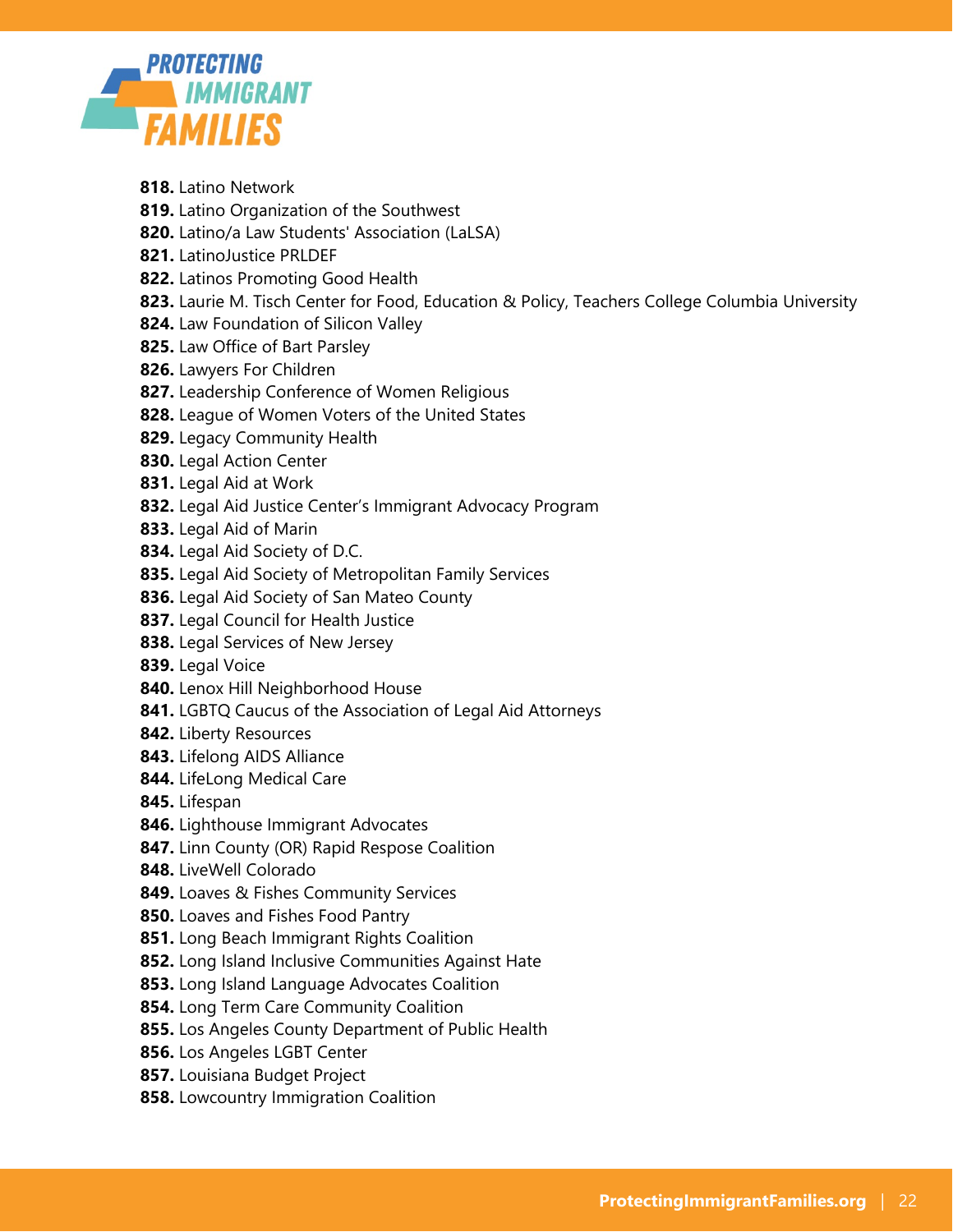

- **859.** Lower Columbia Hispanic Council
- **860.** Lutheran Office of Public Policy California
- **861.** LVA, Essex & Passaic Counties
- **862.** Lynn Community Health Center
- **863.** Lynn United for Change
- **864.** Macias Immigration Law Offices
- **865.** Main Street Alliance
- **866.** Maine Business Immigration Coalition
- **867.** Maine Center for Economic Policy
- **868.** Maine Children's Alliance
- **869.** Maine Coalition to End Domestic Violence
- **870.** Maine Equal Justice Partners
- **871.** Maine Family Planning
- **872.** Maine Immigrants' Rights Coalition
- **873.** Maine Mobile Health Program
- **874.** Maine Women's Lobby
- **875.** Mainstreet Moms
- **876.** Make the Road New York
- **877.** Manhattan Central Medical Society
- **878.** Manna Food Center
- **879.** Mano a Mano Family Center
- **880.** Mano a Mano Family Resource Center
- **881.** Manos Unidas Hispanic American Center, Inc
- **882.** Many Languages One Voice
- **883.** Maple Valley Food Bank and Emergency Services
- **884.** MAPS-AMEN (American Muslim Empowerment Network)
- **885.** March and Rally Los Angeles
- **886.** Marin Community Foundation
- **887.** Marin County, CA Board of Supervisros
- **888.** Maryknoll Office for Global Concerns
- **889.** Maryland Center on Economic Policy
- **890.** Maryland Public Health Association
- **891.** Massachusetts Advocates for Children
- **892.** Massachusetts Coalition for the Homeless
- **893.** Massachusetts Immigrant and Refugee Advocacy Coalition
- **894.** Massachusetts Law Reform Institute
- **895.** Massachusetts Public Health Association
- **896.** Maternal and Child Health Access
- **897.** Maternity Care Coalition
- **898.** MAZON: A Jewish Response to Hunger
- **899.** Mazzoni Center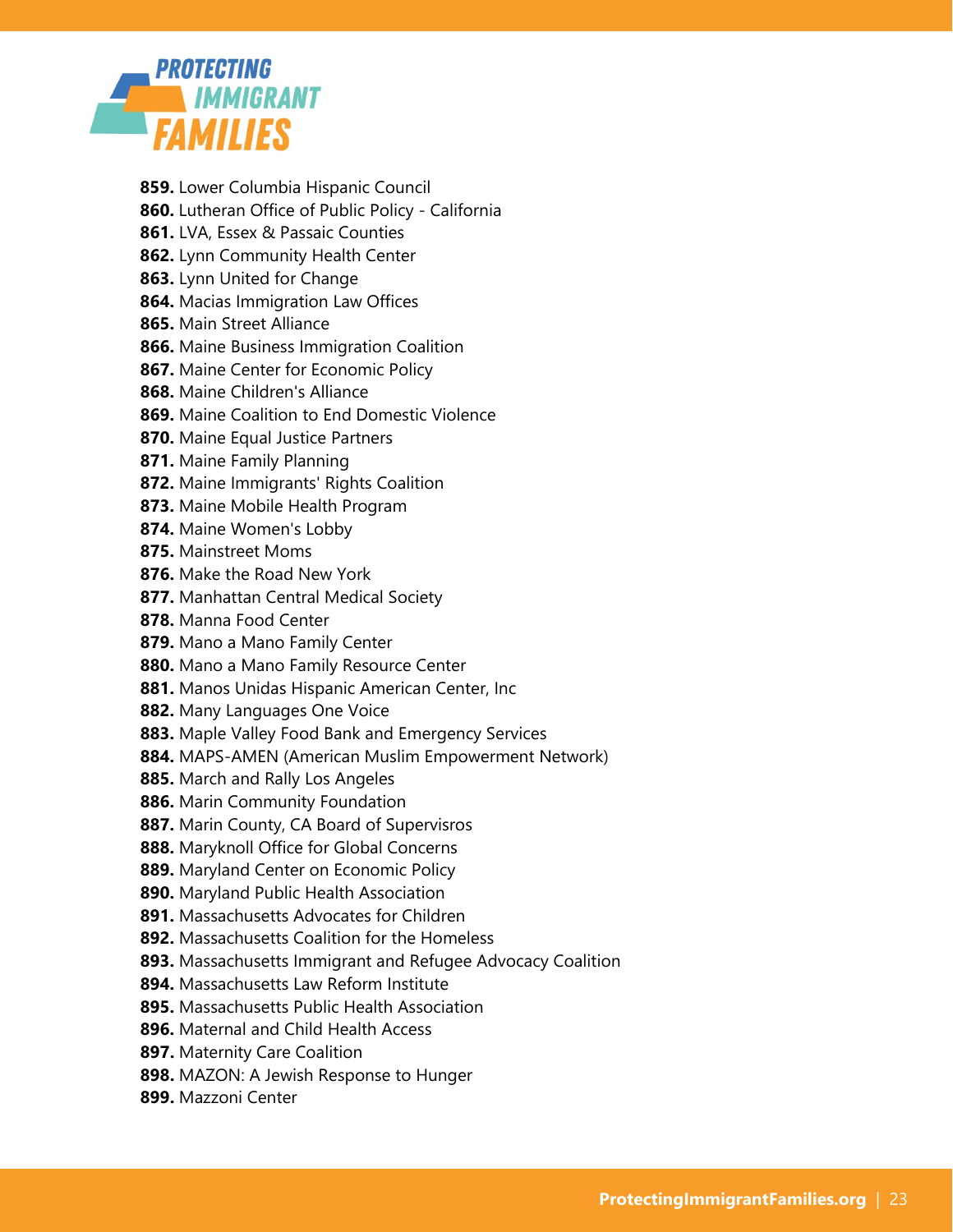

- **900.** Meals on Wheels Diablo Region
- **901.** Medicaid Matters NY
- **902.** Medical Organization for Latino Advancement
- **903.** Medicare Rights Center
- **904.** Melrose Park Pediatrics
- **905.** Mendocino Coast Clinics
- **906.** Mercy Brown Bag Program
- **907.** Mercy Housing Northwest
- **908.** Metro Caring
- **909.** Metro New York Health Care for All
- **910.** Metropolitan Family Services
- **911.** MetroWest Legal Services
- **912.** MGH Asylum Clinic
- **913.** Michigan Immigrant Rights Center
- **914.** Michigan League for Public Policy
- **915.** Mid Minnesota Legal Aid
- **916.** Migrant Center for Human Rights
- **917.** Migrant Clinicians Network
- **918.** Migrant Legal Aid
- **919.** Migrant Network Coalition
- **920.** Milwaukee Center for Children and Youth, Inc.
- **921.** MinKwon Center for Community Action
- **922.** Minnesota Budget Project
- **923.** Minnesota Coalition for Battered Women
- **924.** Minnesota Council on Latino Affairs (MCLA)
- **925.** Minnesota Doctors for Health Equity
- **926.** Minnesota Head Start Association
- **927.** Minnesota Literacy Council
- **928.** Mission Asset Fund
- **929.** Mission Economic Development Agency (MEDA)
- **930.** Mission Neighborhood Health Center
- **931.** Mississippi Coalition Against Domestic Violence
- **932.** Missouri Budget Project
- **933.** Missouri Immigrant and Refugee Advocates
- **934.** Mobilization for Justice, Inc.
- **935.** MomsRising
- **936.** Monarch Services of Santa Cruz County
- **937.** Montana Coalition Against Domestic and Sexual Violence
- **938.** Monument Crisis Center
- **939.** Mountain Family Health Centers
- **940.** Mountain Health & Community Services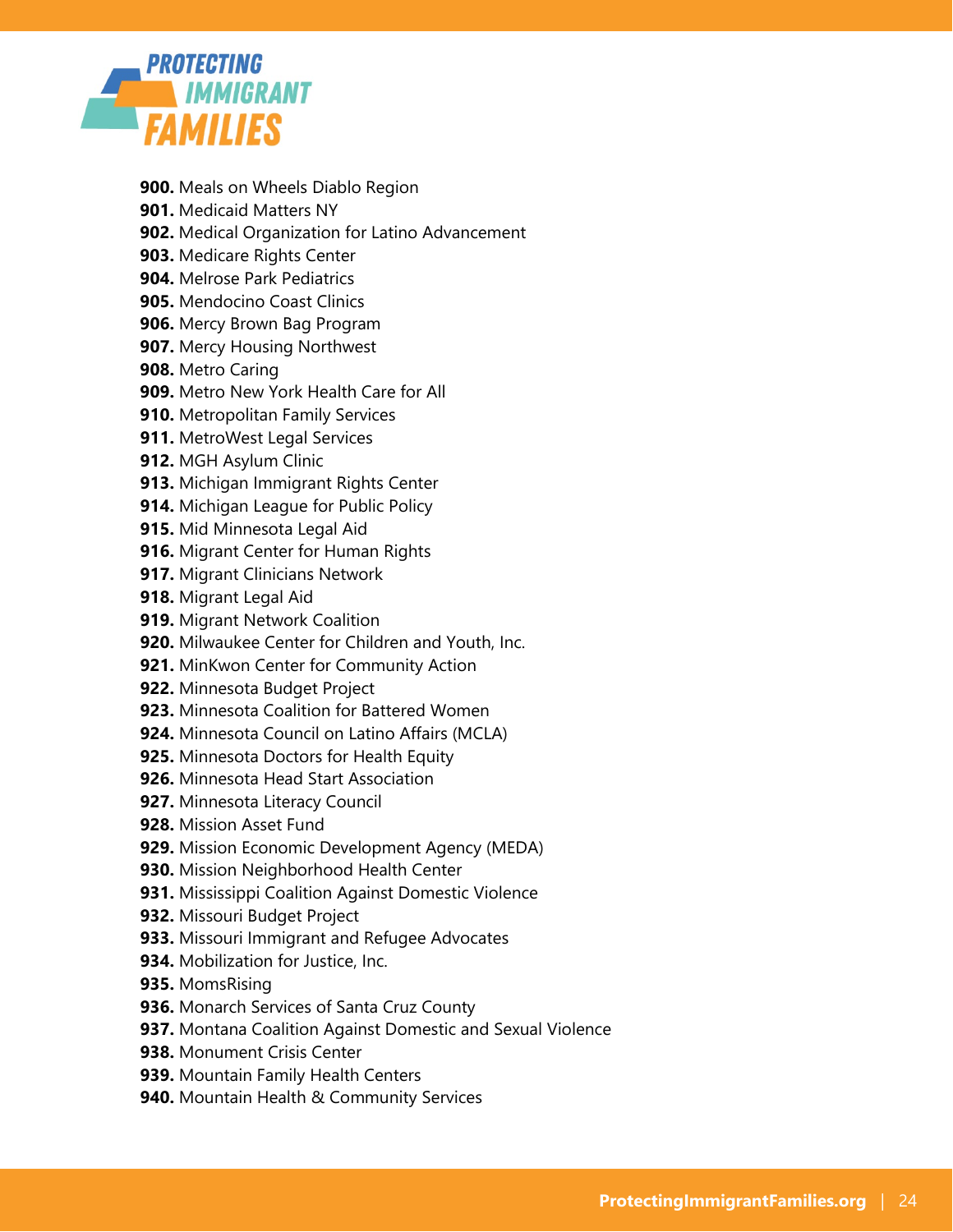

- **941.** Mountain Park Health Center
- **942.** MPower Change
- **943.** Mujeres Latinas en Acción
- **944.** Multicultural Institute
- **945.** Multi-faith ACTION Coalition
- **946.** Multnomah County Board of Commissioners
- **947.** NAACP
- **948.** National Advocacy Center of the Sisters of the Good Shepherd
- **949.** National Alliance of State & Territorial AIDS Directors
- **950.** National Asian Pacific American Women's Forum (NAPAWF)
- **951.** National Association for Family Child Care
- **952.** National Association for the Education of Young Children
- **953.** National Association of County and City Health Officials
- **954.** National Association of Hispanic Nurses
- **955.** National Association of Pediatric Nurse Practitioners
- **956.** National Association of Social Workers
- **957.** National Association of Social Workers California Chapter
- **958.** National Association of Social Workers DC Metro Chapter
- **959.** National Association of Social Workers Iowa Chapter
- **960.** National Association of Social Workers MA Chapter
- **961.** National Association of Social Workers Michigan Chapter
- **962.** National Association of Social Workers New Hampshire Chapter
- **963.** National Association of Social Workers New York City Chapter
- **964.** National Association of Social Workers Oregon Chapter
- **965.** National Association of Social Workers West Virginia Chapter
- **966.** National Black Justice Coailtion
- **967.** National Center for Law and Economic Justice
- **968.** National Center for Lesbian Rights
- **969.** National Center for Transgender Equality
- **970.** National Center for Youth Law
- **971.** National Center on Domestic and Sexual Violence
- **972.** National Clearinghouse for the Defense of Battered Women
- **973.** National Coalition Against Domestic Violence
- **974.** National Coalition for Asian Pacific American Community Development (CAPACD)
- **975.** National Coalition for Latinxs with Disabilities
- **976.** National Consumer Law Center (on behalf of its low-income clients)
- **977.** National Council of Jewish Women
- **978.** National Council on Independent Living
- **979.** National Disability Rights Network
- **980.** National Domestic Violence Hotline
- **981.** National Domestic Workers Alliance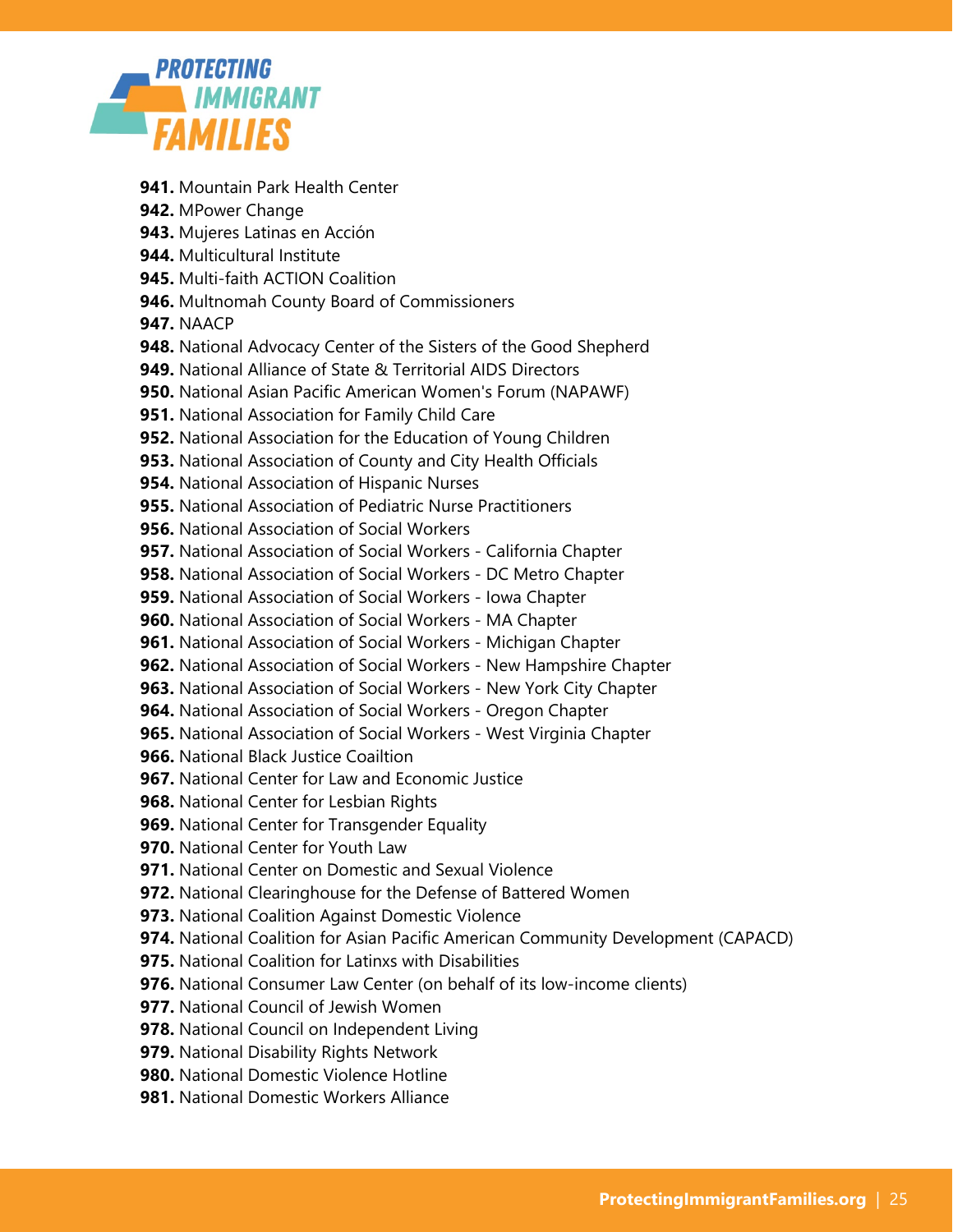

- **982.** National Education Association
- **983.** National Employment Law Project
- **984.** National Equality Action Team (NEAT)
- **985.** National Health Care for the Homeless Council
- **986.** National Health Law Program
- **987.** National Hispanic Medical Association
- **988.** National Housing Law Project
- **989.** National Housing Trust
- **990.** National Human Services Assembly
- **991.** National Immigrant Justice Center
- **992.** National Korean American Service & Education Consortium (NAKASEC)
- **993.** National Latina Institute for Reproductive Health
- **994.** National Latina/o Psychological Association
- **995.** National Law Center on Homelessness & Poverty
- **996.** National Lawyers Guild, Portland, Oregon Chapter
- **997.** National LGBTQ Institute on IPV
- **998.** National LGBTQ Task Force
- **999.** National Low Income Housing Coalition
- **1000.** National Migrant and Seasonal Head Start Association
- **1001.** National Minority AIDS Council
- **1002.** National Network for Arab American Communities (NNAAC)
- **1003.** National Network for Youth
- **1004.** National Network to End Domestic vIolence
- **1005.** National Partnership for New Americans
- **1006.** National Partnership for Women & Families
- **1007.** National Physicians Alliance
- **1008.** National Resource Center on Domestic Violence
- **1009.** National Rural Social Work Caucus
- **1010.** National Sustainable Agriculture Coalition
- **1011.** National Task Force on Hepatitis B Focus on Asian and Pacific Islander Americans
- **1012.** National Tuberculosis Controllers Association
- **1013.** National WIC Association
- **1014.** National Women's Law Center
- **1015.** NCC-Adult Learning Center
- **1016.** Nebraska Appleseed
- **1017.** Neighborhood Ministries
- **1018.** Neighborhood Partnerships
- **1019.** Network for Oregon Affordable Housing
- **1020.** NETWORK Lobby for Catholic Social Justice
- **1021.** Network of Jewish Human Service Agencies
- **1022.** Nevada Coalition of Legal Service Providers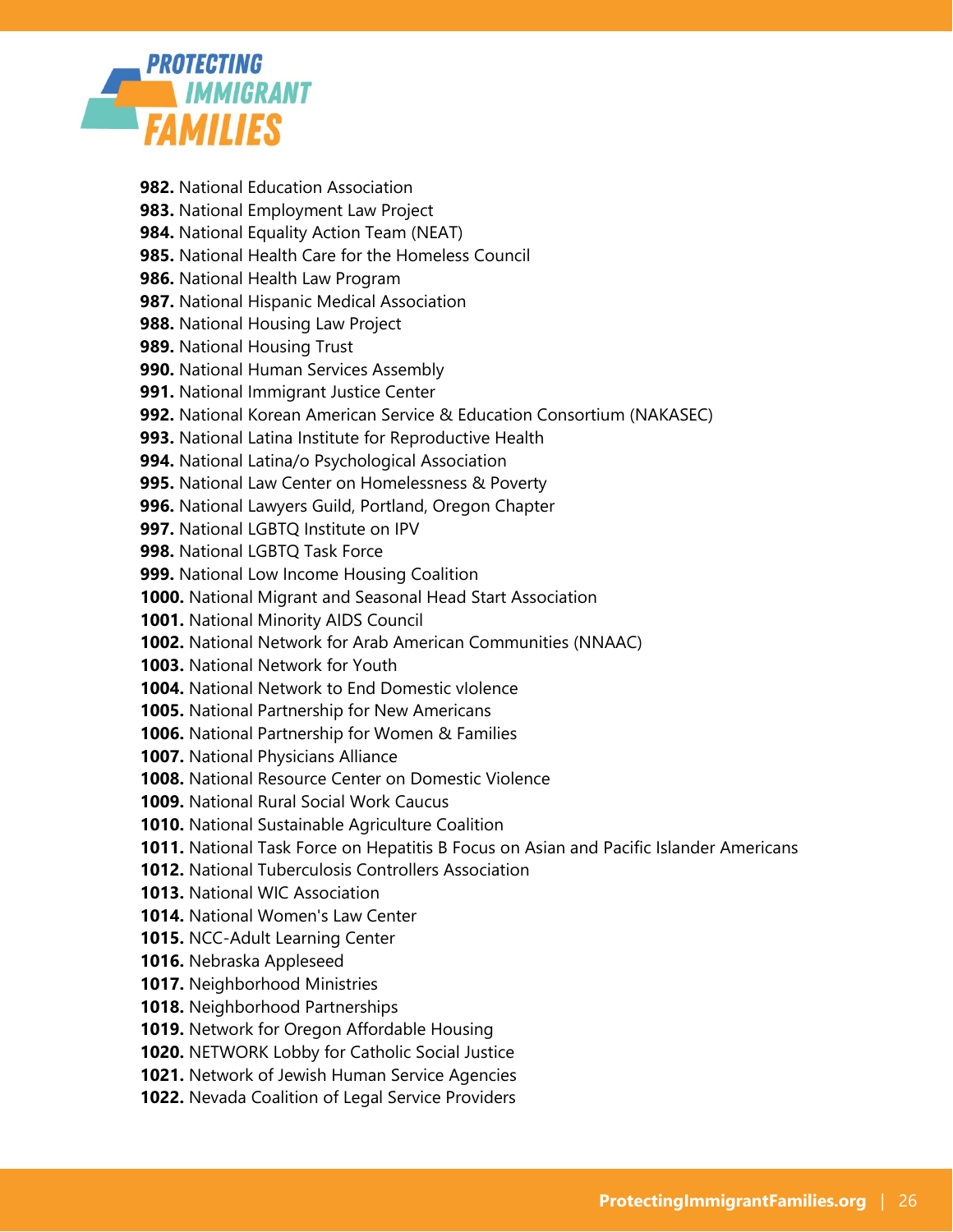

**1023.** New American Pathways **1024.** New Economics for Women **1025.** New Haven Legal Assistance Association **1026.** New Jersey Policy Perspective **1027.** New Mexico Voices for Children **1028.** New Sanctuary Movement of Atlanta **1029.** New Ventures Maine **1030.** New York Association of Psychiatric Rehabilitation Services **1031.** New York Civil Liberties Union **1032.** New York Common Pantry **1033.** New York Immigration Coalition **1034.** New York Law School Asylum Clinic **1035.** New York Legal Assistance Group **1036.** New York State Coalition Against Domestic Violence **1037.** New York State Nurses Association **1038.** NHCUCC Immigrant and Refugee Support Group **1039.** Nobody Leaves Mid-Hudson **1040.** NorCal Resist **1041.** North Carolina Community Health Center Association **1042.** North Carolina Justice Center **1043.** North Country Access to Health Care Committee **1044.** North County Immigration Task Force **1045.** North East Medical Services **1046.** North Helpline **1047.** North Kitsap Indivisble **1048.** North Marin Community Services **1049.** Northcoast Early Childhood Workers #6397 **1050.** Northeast Justice Center **1051.** Northeast Sustainable Agriculture Working Group **1052.** Northeast Valley Health Corporation **1053.** Northern Alliance for Immigrants **1054.** Northern California Community Loan Fund **1055.** Northern California Grantmakers **1056.** Northern California Rapid Response and Immigrant Defense Network **1057.** Northern Illinois Justice for Our Neighbors **1058.** Northern Virginia Association for the Education of Young Children **1059.** Northwest Forest Worker Center **1060.** Northwest Harvest **1061.** Northwest Health Law Advocates

**1062.** Northwest Immigrant Rights Project

**1063.** Northwest Pilot Project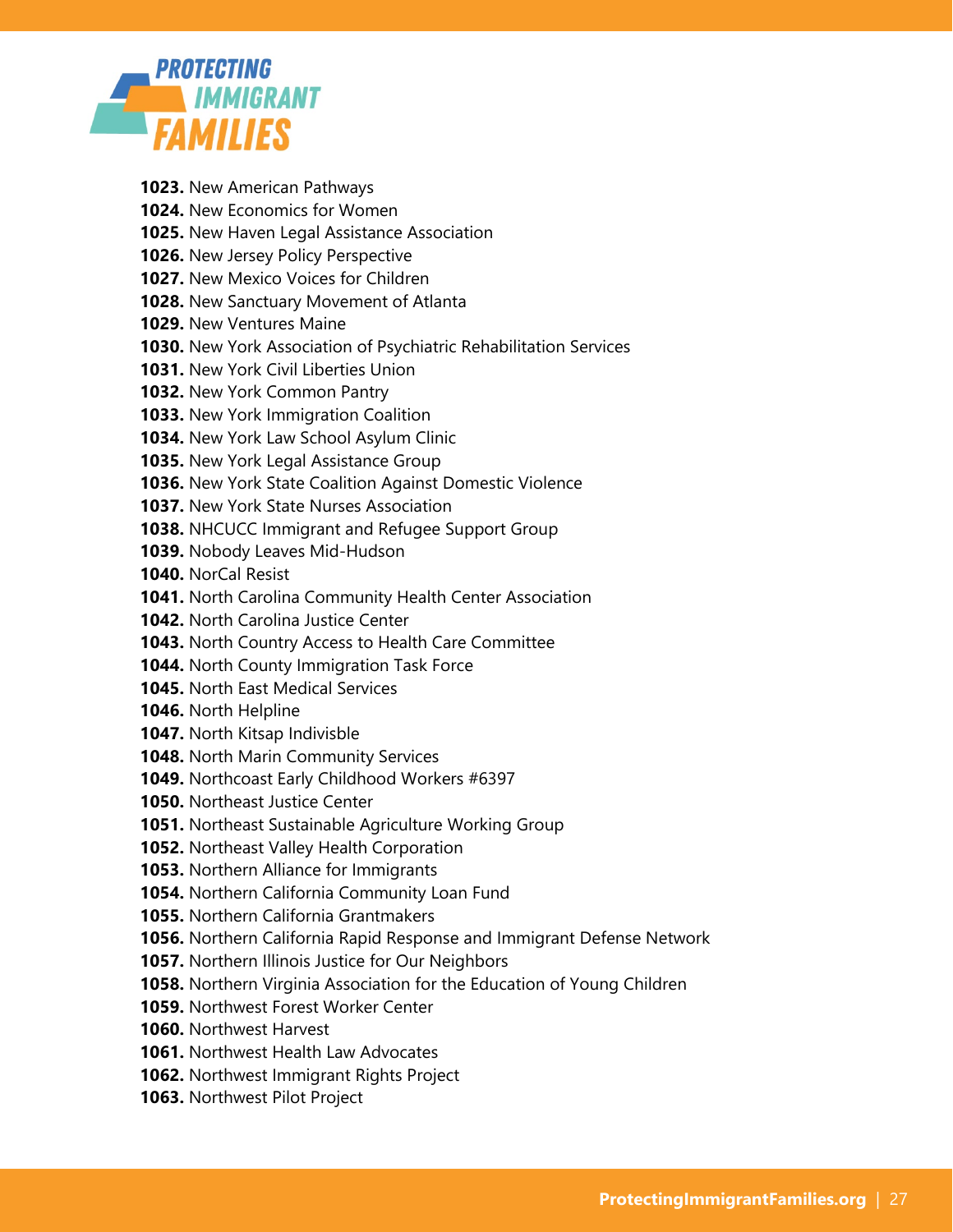

- **1064.** Northwest Side Housing Center
- **1065.** Not Dead Yet
- **1066.** NOVA ScriptsCentral
- **1067.** Nuestra casa
- **1068.** NYC Health + Hospitals
- **1069.** NYC Refugees and Asylee Coalition
- **1070.** NYCD16 Indivisible
- **1071.** NYS American Academy of Pediatrics
- **1072.** NYS Coalition for Children's Behavioral Health
- **1073.** Oak Park River Forest Food Pantry
- **1074.** OfCourse!
- **1075.** Office of Human Life & Dignity, Catholic Diocese of Tucson
- **1076.** Office of Social Justice
- **1077.** Ohio Association for the Education of Young Children
- **1078.** Ohio Association of Foodbanks
- **1079.** Ohio Progressive Asian Women's Leadership (OPAWL)
- **1080.** Oklahoma Policy Institute
- **1081.** OLA of Eastern Long Island
- **1082.** Olneyville Neighborhood Association (ONA)
- **1083.** OneAmerica
- **1084.** OnWORD Partner
- **1085.** Oral Health Colorado
- **1086.** Orange County AEYC
- **1087.** Orange County Food Access Coalition
- **1088.** Orange County Food Bank
- **1089.** Orange Grants
- **1090.** Oregon Association for the Education of Young Children
- **1091.** Oregon Center for Public Policy
- **1092.** Oregon Food Bank
- **1093.** Oregon Housing Alliance
- **1094.** Oregon Latino Health Coalition
- **1095.** Organize Florida
- **1096.** Orting Food Bank
- **1097.** Ounce of Prevention Fund
- **1098.** Oxfam America
- **1099.** Pacific Asian Counseling Services
- **1100.** Padres & Jovenes Unidos
- **1101.** Pajaro Valley Community Health Trust
- **1102.** Pajaro Valley Prevention & Student Assistance
- **1103.** Parent Voices CA
- **1104.** Parent Voices San Francisco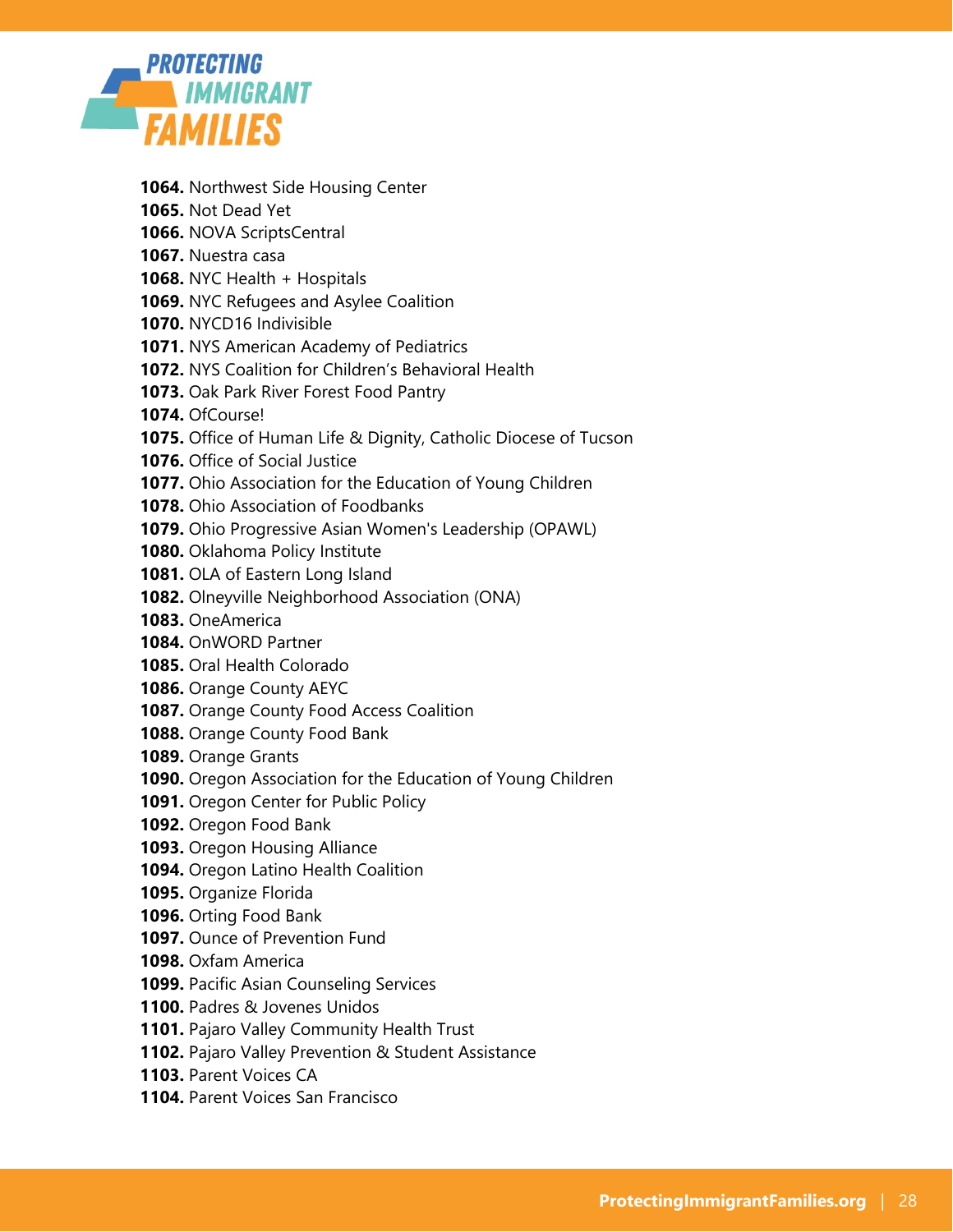

- **1105.** Parents as Teachers
- **1106.** Parents Organized to Win, Educate and Renew Policy Action Council Illinois (POWER-PAC IL)
- **1107.** Partners for a Hunger-Free Oregon
- **1108.** Partners for Our Children
- **1109.** Partnership For America's Children
- **1110.** Peace Action Group of Plymouthchurchseattle.org
- **1111.** PEER/NYPAN: Progressive East End Reformers
- **1112.** Pennsylvania Association for the Education of Young Children
- **1113.** Pennsylvania Council of Churches
- **1114.** Pennsylvania Health Law Project
- **1115.** Pennsylvania Immigration and Citizenship Coalition
- **1116.** Pennsylvania Immigration Resource Center
- **1117.** People Organized for Our Rights, Inc. (P.O.O.R.)
- **1118.** People Power (Marin County)
- **1119.** Pesticide Action Network North America
- **1120.** Physicians for a National Health Program New York Metro Chapter
- **1121.** Pilgrim United Church of Christ
- **1122.** Pima County Interfaith
- **1123.** Pioneer Valley Workers Center
- **1124.** PIVOT (The Progressive Vietnamese Organization)
- **1125.** Planned Parenthood Empire State Acts
- **1126.** Planned Parenthood Federation of America
- **1127.** Planned Parenthood Hudson Peconic
- **1128.** Planned Parenthood Mar Monte
- **1129.** Planned Parenthood Mid-Hudson Valley
- **1130.** Planned Parenthood of Central and Western NY
- **1131.** Planned Parenthood of Nassau County
- **1132.** Planned Parenthood of New York City
- **1133.** Planned Parenthood Votes Northwest & Hawaii
- **1134.** PODER of Idaho
- **1135.** PolicyLink
- **1136.** Poligon Education Fund
- **1137.** Polish American Association
- **1138.** Political Asylum Immigration Representation (PAIR) Project
- **1139.** Polonians Organized to Minister to Our Community, Inc. (POMOC)
- **1140.** Ponoma Economic Opportunity Center
- **1141.** Portland Immigrant Rights Coalition
- **1142.** Positive Women's Network-USA
- **1143.** Positively Kids
- **1144.** POWER-PAC Ilinois, a project of COFI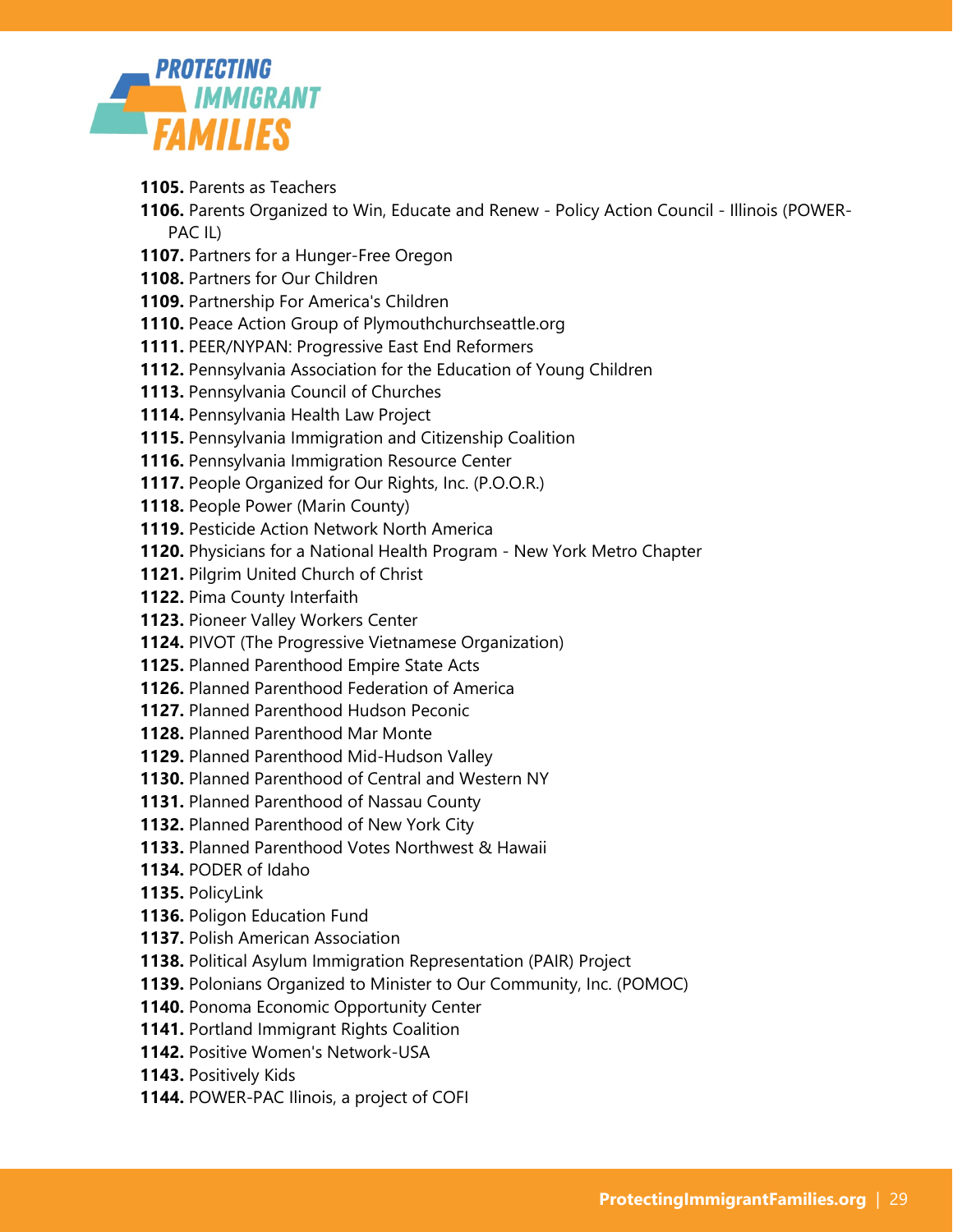

- **1145.** Presidents' Alliance on Higher Education and Immigration
- **1146.** Prevention Access Campaign
- **1147.** Prevention Institute
- **1148.** Pro Bono Collaborative at RWU Law
- **1149.** Progreso Latino
- **1150.** Progressive Asian Network for Action (PANA)
- **1151.** Progressive Democrats of Sussex County
- **1152.** Progressive Doctors
- **1153.** Progressive Leadership Alliance of Nevada
- **1154.** Project Bread
- **1155.** Project Citizenship
- **1156.** Project Inform
- **1157.** Project IRENE
- **1158.** Project Libertad
- **1159.** Project South: Institute for the Elimination of Poverty and Genocide
- **1160.** Project Thrive
- **1161.** ProLiteracy
- **1162.** Prospect Congregational United Church of Christ
- **1163.** ProsperityME
- **1164.** Protect Our Healthcare Coalition RI
- **1165.** Providence Student Union
- **1166.** Public Citizens for Children and Youth
- **1167.** Public Counsel
- **1168.** Public Health Institute
- **1169.** Public Health Justice Collective
- **1170.** Public Health Solutions
- **1171.** Public Interest Law Center
- **1172.** Public Interest Law Project
- **1173.** Public Justice Center
- **1174.** Public Law Center
- **1175.** Puentes UC Santa Cruz
- **1176.** PWN-USA
- **1177.** Quad City Alliance for Immigrants and Refugees
- **1178.** Quality Care for Children
- **1179.** Queen Anne Helpline
- **1180.** R.I. Center for Justice
- **1181.** Race Forward
- **1182.** Racial and Ethnic Health Disparities Coalition
- **1183.** RAICES
- **1184.** Ramirez-Smith & Tvinnereim
- **1185.** Rapid Response Network of Monterey County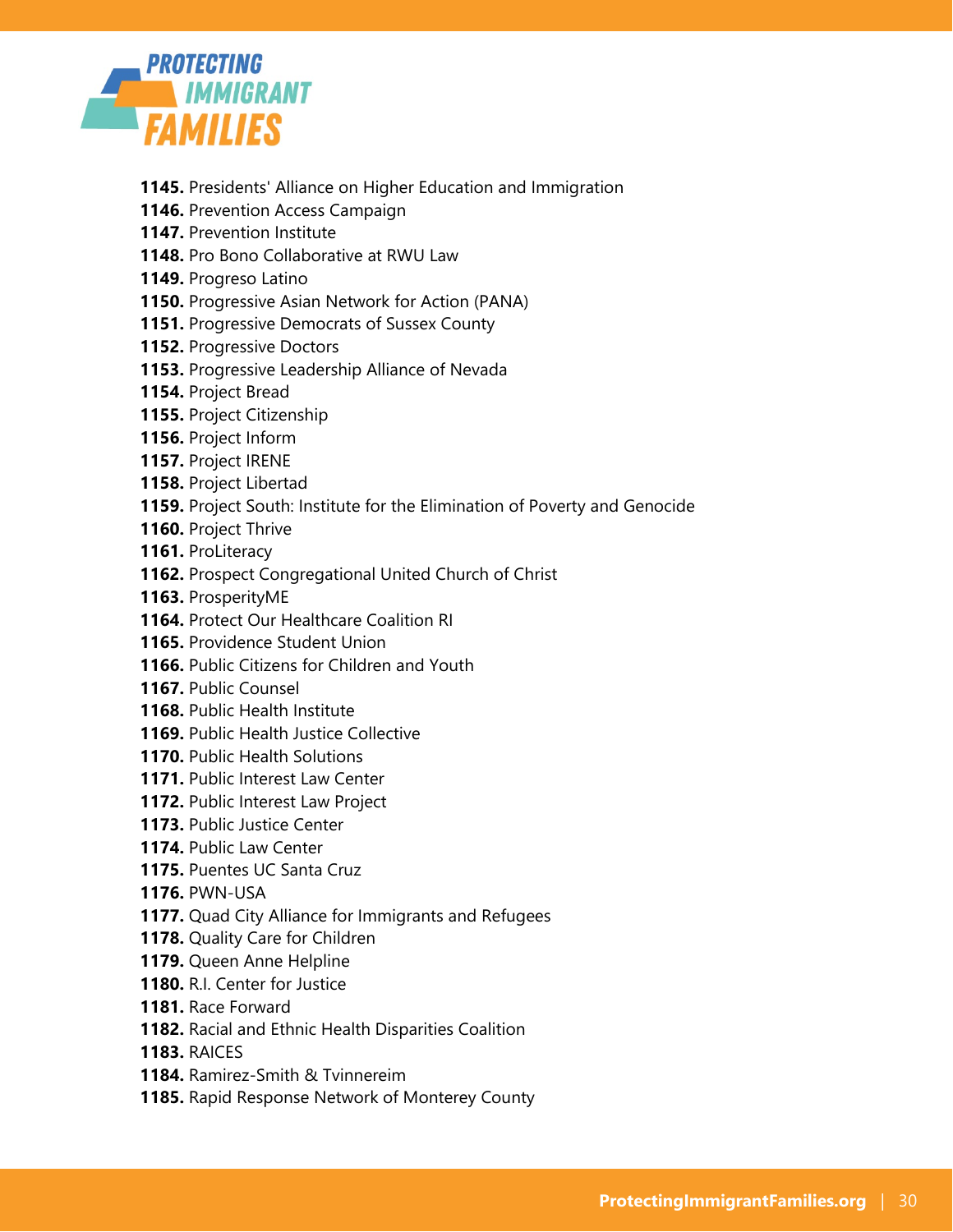

- **1186.** REACH Healthcare Foundation **1187.** Red River Women's Clinic **1188.** Redwood Community Health Coalition **1189.** Redwood Empire Food Bank **1190.** Reformed Church of Highland Park **1191.** Refugee & Immigrant services NW **1192.** Refugee Dream Center **1193.** Refugee Services of Texas **1194.** Refugee Women's Alliance **1195.** Regional Asthma Management and Prevention **1196.** Research Action Design **1197.** Research Allies for Lifelong Learning **1198.** Resist and Replace **1199.** RESULTS **1200.** RESULTS Kansas **1201.** RESULTS, Anchorage **1202.** RESULTS, Asheville NC Chapter **1203.** RESULTS, Aurora CO **1204.** RESULTS, Austin **1205.** RESULTS, Cleveland **1206.** RESULTS, Coastal Connecticut Chapter **1207.** RESULTS, Columbus **1208.** RESULTS, DC Chapter **1209.** RESULTS, Detroit **1210.** RESULTS, Hawai'i **1211.** RESULTS, Houston US Poverty **1212.** RESULTS, Kitsap **1213.** RESULTS, Los Angeles **1214.** RESULTS, Marin County, CA **1215.** RESULTS, Metro Maryland **1216.** RESULTS, Miami **1217.** RESULTS, Milawaukee **1218.** RESULTS, Olympia, WA **1219.** RESULTS, Orange County **1220.** RESULTS, Phoenix
- **1221.** RESULTS, San Francisco
- **1222.** RESULTS, Seattle
- **1223.** RESULTS, Snohomish
- **1224.** RESULTS, Spearfish
- **1225.** RESULTS, Tri-Cities, WA
- **1226.** RESULTS, Twin Cities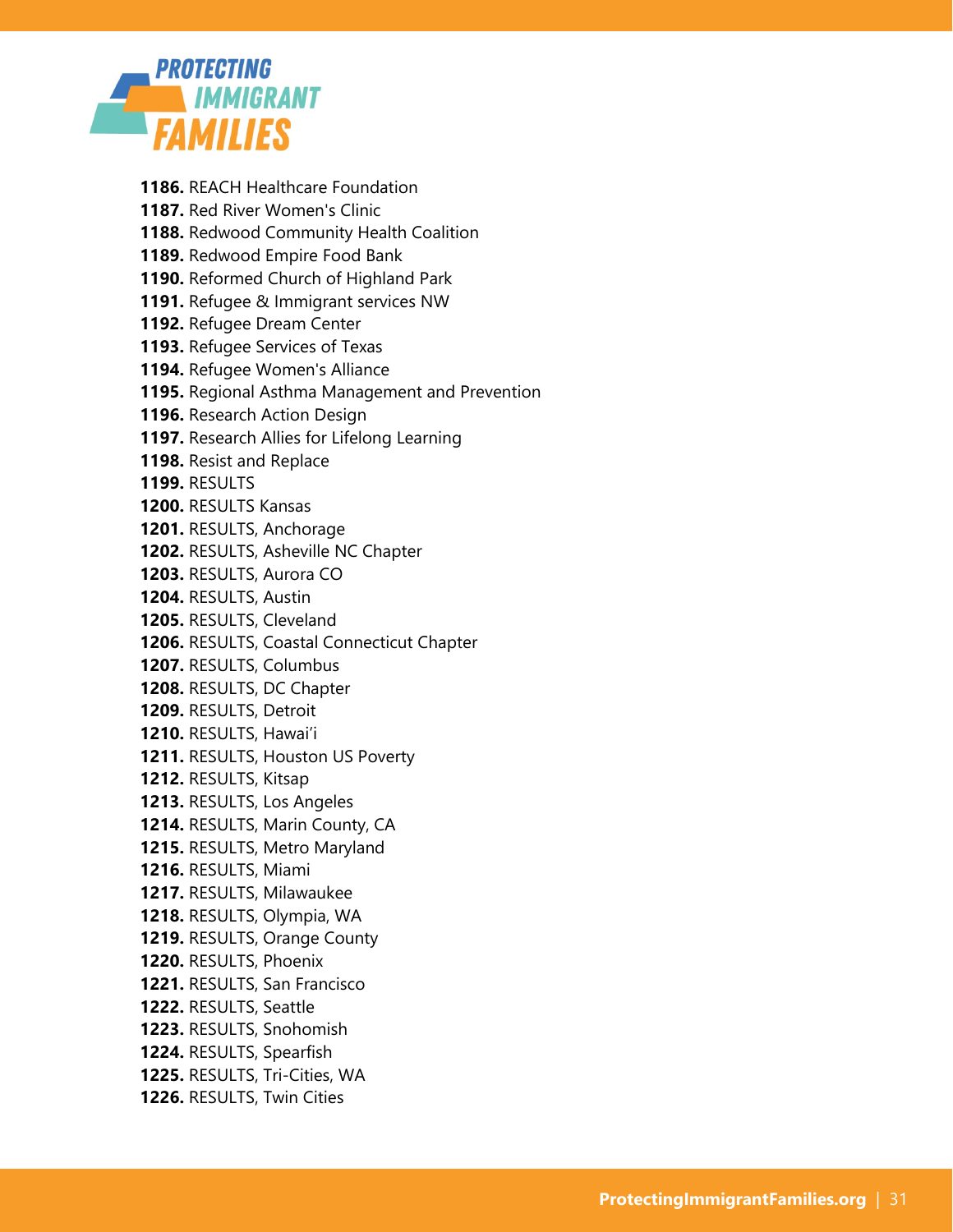

- **1227.** RESULTS, Utah
- **1228.** RESULTS, Wisconsin
- **1229.** Rhode Island Association of Community Action Agencies
- **1230.** Rhode Island Center for Justice
- **1231.** Rhode Island Coalition Against Domestic Violence
- **1232.** Rhode Island Coalition for Children and Families
- **1233.** Rhode Island Coalition for the Homeless
- **1234.** Rhode Island Immigrant Coalition
- **1235.** Rhode Island KIDS COUNT
- **1236.** Rhode Island Parent Information Networkk
- **1237.** RI Jobs with Justice
- **1238.** RISE for Youth
- **1239.** Rochester (NY) Comittee on Latin America
- **1240.** Rockland Immigration Coalition
- **1241.** Roger Williams University Immigration Clinic
- **1242.** Roger Williams University School of Law
- **1243.** Roots Community Health Center
- **1244.** Rosie's Place
- **1245.** Rubicon Programs
- **1246.** Rural & Migrant Ministy
- **1247.** Rural Advancement Foundation International (RAFI-USA)
- **1248.** Ryan Chelsea-Clinton Community Health Center
- **1249.** Ryan White Medical Providers Coalition
- **1250.** RYSE, Inc.
- **1251.** Sacramento Breastfeeding Coalition
- **1252.** Sacramento Food Bank & Family Services
- **1253.** Sacramento Hunger Coalition
- **1254.** Sacramento Immigration Coalition
- **1255.** Sacramento Regional Coalition to End Homelessness
- **1256.** Sacred Heart Center
- **1257.** Sacred Heart Community Service
- **1258.** Sakhi for South Asian Women
- **1259.** Salud Para La Gente
- **1260.** Salvadoran American Leadership & Educational Fund (SALEF)
- **1261.** San Antonio Regional Justice For Our Neighbors
- **1262.** San Diegans for Healthcare Coverage
- **1263.** San Diego Council on Literacy
- **1264.** San Diego Hunger Coalition
- **1265.** San Diego Immigrant Rights Consortium
- **1266.** San Diego Indivisible Districts 52/53
- **1267.** San Diego Indivisible Downtown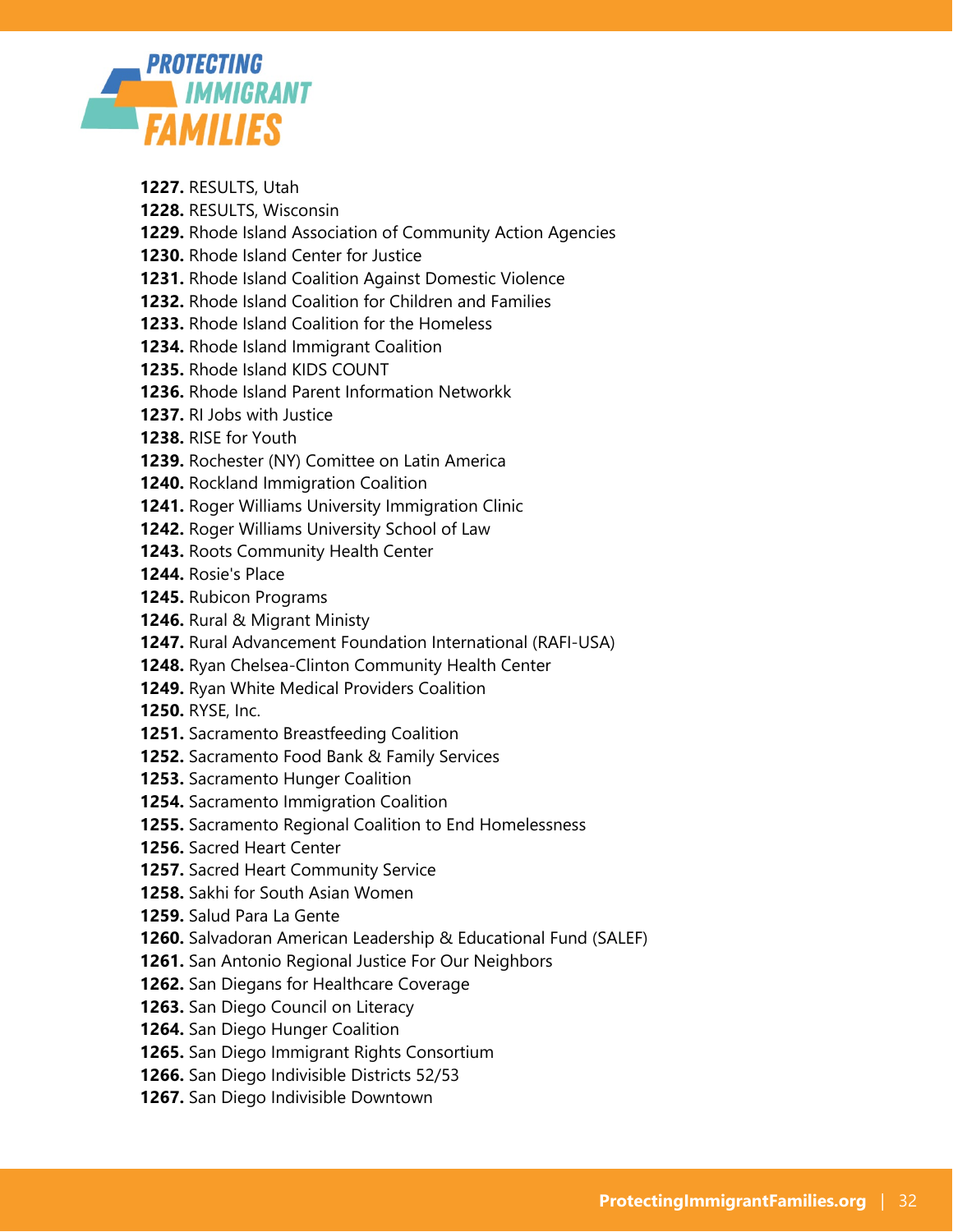

- **1268.** San Francisco Community Clinic Consortium
- **1269.** San Francisco Immigrant Rights Commission
- **1270.** San Francisco Office of Financial Empowerment
- **1271.** San Francisco Unified School District
- **1272.** San Jose State University Record Clearance Project
- **1273.** San Pablo Emergency Food Pantry
- **1274.** Sanctuary for Families
- **1275.** Sanctuary Santa Cruz
- **1276.** Sanders County Coalition For Families
- **1277.** Santa Cruz Barrios Unidos
- **1278.** Sapna NYC
- **1279.** Sargent Shriver National Center on Poverty Law
- **1280.** Sauti Yetu Center for African Women, Inc.
- **1281.** School Sisters of Notre Dame
- **1282.** School-Based Health Alliance
- **1283.** Schuyler Center for Analysis and Advocacy
- **1284.** Sea Mar Community Health Centerd
- **1285.** Seattle Human Rights Commission
- **1286.** Seattle Human Services Coalition
- **1287.** Seattle/King County Coalition on Homelessness
- **1288.** Second Harvest Food Bank of Orange County
- **1289.** Second Harvest Food Bank of Santa Clara and San Mateo Counties
- **1290.** Second Harvest Food Bank of Santa Cruz County
- **1291.** Senior and Disability Action
- **1292.** Senior Services Coalition of Alameda County
- **1293.** SEPA Mujer Inc.
- **1294.** Service Employees International Union (SEIU)
- **1295.** Service Employees International Union (SEIU) 32BJ
- **1296.** Services, Immigrant Rights, and Education Network (SIREN)
- **1297.** SF-Marin Food Bank
- **1298.** Shape Up Somerville
- **1299.** Share Food Program
- **1300.** Share Our Strength
- **1301.** SIA Legal Team
- **1302.** Silicon Valley Community Foundation
- **1303.** Sinai Students for Civic Engagement
- **1304.** Sisters of Charity Foundation of South Carolina
- **1305.** Sisters of Charity of Nazareth Western Province Leadership
- **1306.** Sisters of St. Joseph of Orange
- **1307.** Sisters of St. Joseph of Rochester
- **1308.** Sojourner House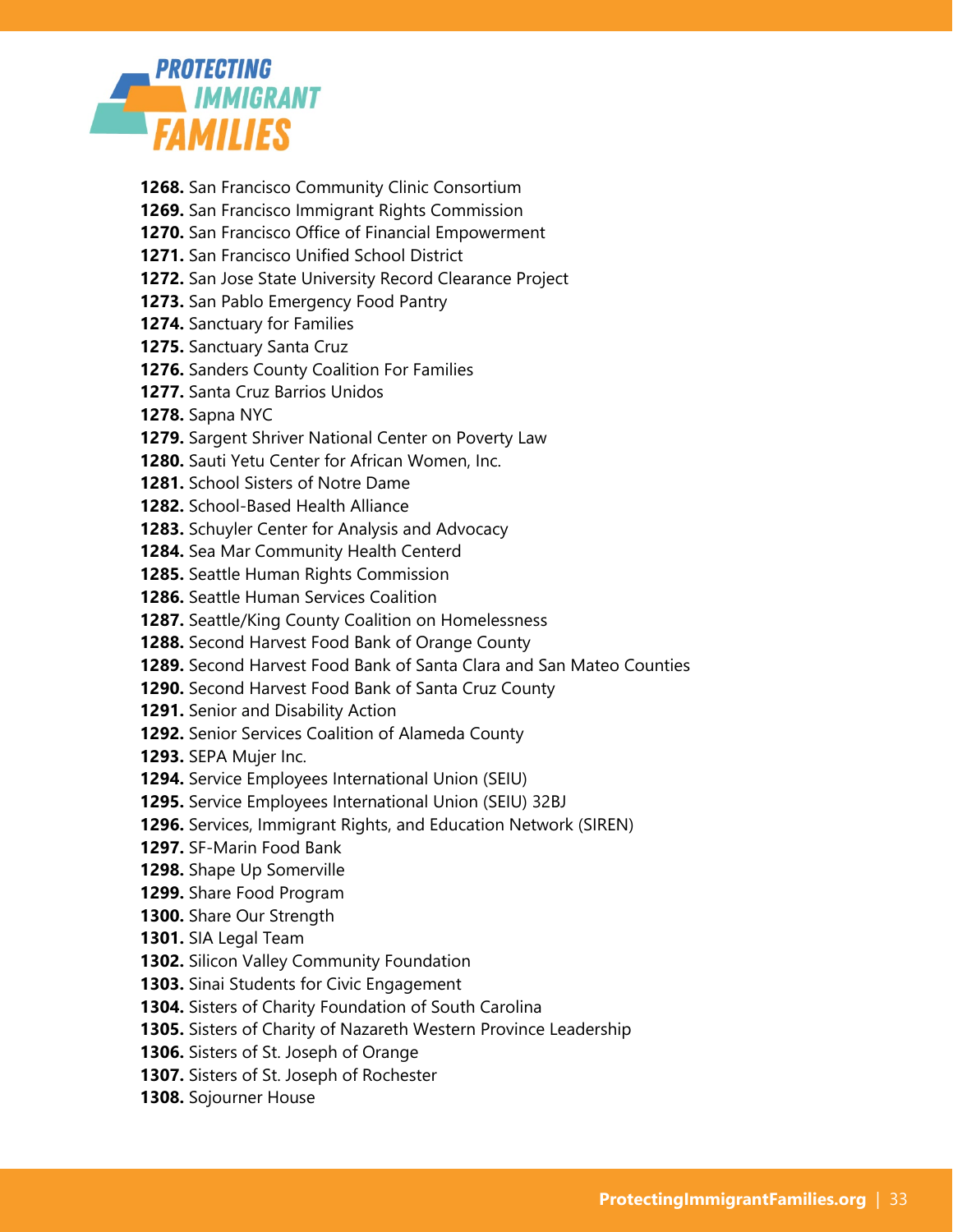

**1309.** Solid Ground **1310.** Somali Community Services of Utah **1311.** SOME, Inc. (So Others Might Eat) **1312.** Somos Familia Valle **1313.** Sound Alliance **1314.** South Asian American Voices For Impact **1315.** South Asian Americans Leading Together (SAALT) **1316.** South Asian Network **1317.** South Asian Youth Action (SAYA) **1318.** South Bay People Power **1319.** South Carolina Appleseed Legal Justice Center **1320.** South Central Family Health Center **1321.** South King County Food Coaltion **1322.** Southeast Alaska Association for the Sducafion of Young Children **1323.** Southeast Asia Resource Action Center (SEARAC) **1324.** Southern AIDS Coalition **1325.** Southern California Providers for Health Equity **1326.** Southern HIV/AIDS Strategy Initiative (SASI) **1327.** Southern Legal Counsel, Inc. **1328.** Southern Maine Workers' Center **1329.** Southern Poverty Law Center **1330.** Southern Tier AIDS Program **1331.** Southwest Ohio AEYC **1332.** Southwest Organizing Project (SWOP) **1333.** Southwest Youth and Family Services **1334.** SPAN Parent Advocacy Network **1335.** Sprout City Farms **1336.** St. Anthony Foundation **1337.** St. Francis Community Services **1338.** St. Louis Inter-Faith Committee on Latin America (IFCLA) **1339.** St. Mary's Center **1340.** St. Nicholas Parish Peace & Justice Committee **1341.** St. Paul Community Literacy Consortium

- **1342.** St. Stephen's Episcopal Church
- **1343.** Stand for Children
- **1344.** Staten Island Inter-Religious Leadership
- **1345.** Statewide Poverty Action Network
- **1346.** Step Up! Sacramento
- **1347.** Stony Brook University
- **1348.** Stop TB USA
- **1349.** Stopping Woman Abuse Now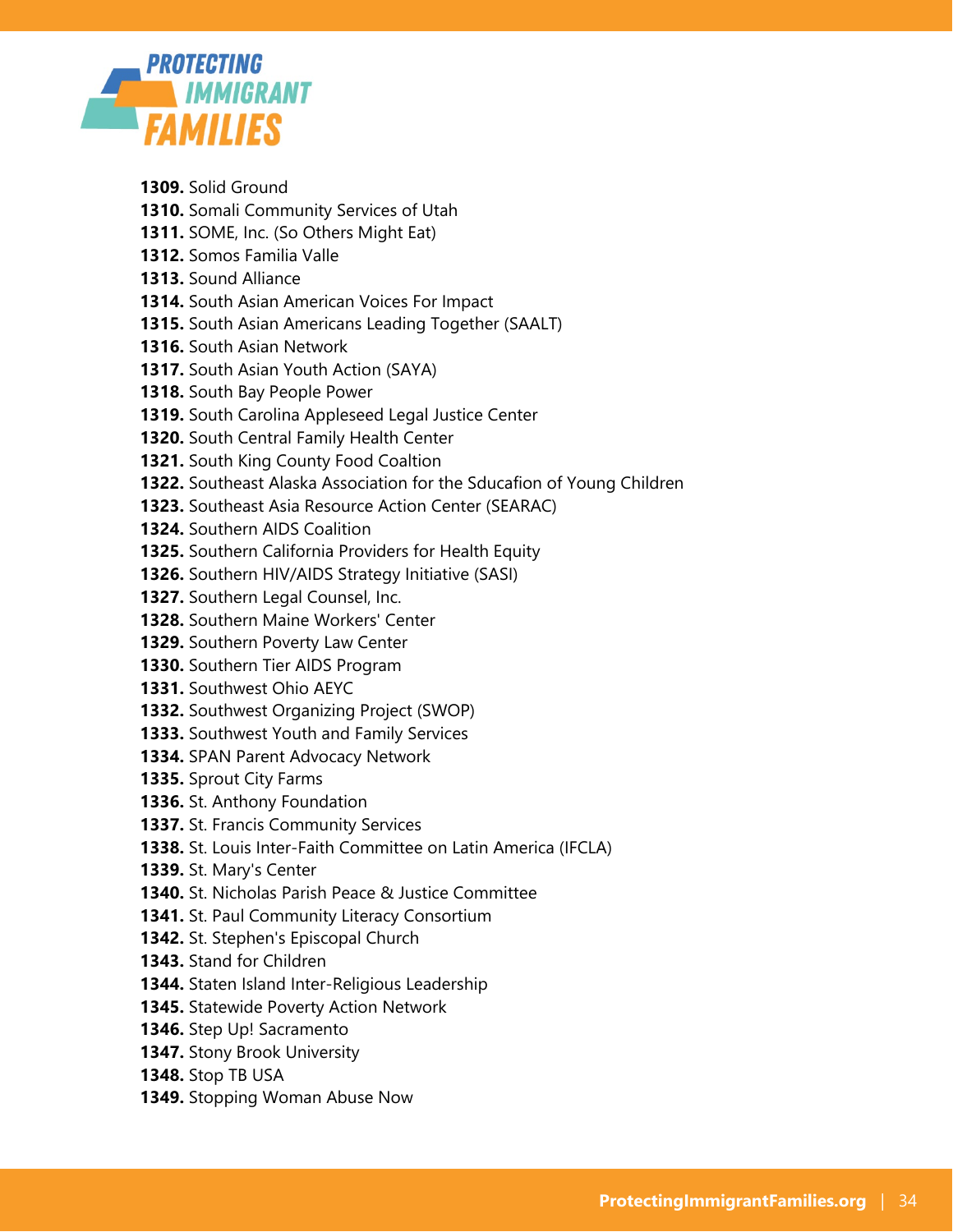

- **1350.** Suffolk Progressives
- **1351.** Sunset Park Health Council
- **1352.** Sussex County progressives
- **1353.** Sustainable Economic Enterprises of Los Angeles (SEE-LA)
- **1354.** Tacoma Community House
- **1355.** Tahirih Justice Center
- **1356.** Taller de José
- **1357.** Tampa Bay Network to End Hunger
- **1358.** Tapestry Health
- **1359.** Telamon Corporation
- **1360.** Temple University
- **1361.** Tenderloin Neighborhood Development Corporation (TNDC)
- **1362.** Tennessee Immigrant and Refugee Rights Coalition
- **1363.** Tennessee Justice Center
- **1364.** Texans Care for Children
- **1365.** Texas Appleseed
- **1366.** Texas Association of Community Action Agencies
- **1367.** The Arab-American Family Support Center
- **1368.** The Arc of the United States
- **1369.** The Auburn Food Bank
- **1370.** The Campaign to TAKE ON HATE
- **1371.** The Capacity Group
- **1372.** The Center For Disability Rights
- **1373.** The Children's Agenda
- **1374.** The Children's Dental Health Project
- **1375.** The Children's Partnership
- **1376.** The Committee for Hispanic Children and Families, Inc.
- **1377.** The Commonwealth Institute
- **1378.** The Daniel Initiative
- **1379.** The Economic Progress Institute
- **1380.** The English Learning Center A program of Our Saviour's Community Services
- **1381.** The Financial Clinic
- **1382.** The Food Bank of Western Masssachusetts
- **1383.** The Greater Boston Food Bank
- **1384.** The Idaho Foodbank
- **1385.** The Illinois Association of Free and Charitable Clinics
- **1386.** The Illinois Coalition for Immigrant and Refugee Rights
- **1387.** The Institute for Family Health
- **1388.** The L.A. Trust
- **1389.** The Latina Center
- **1390.** The Latino Health Insurance Program, Inc.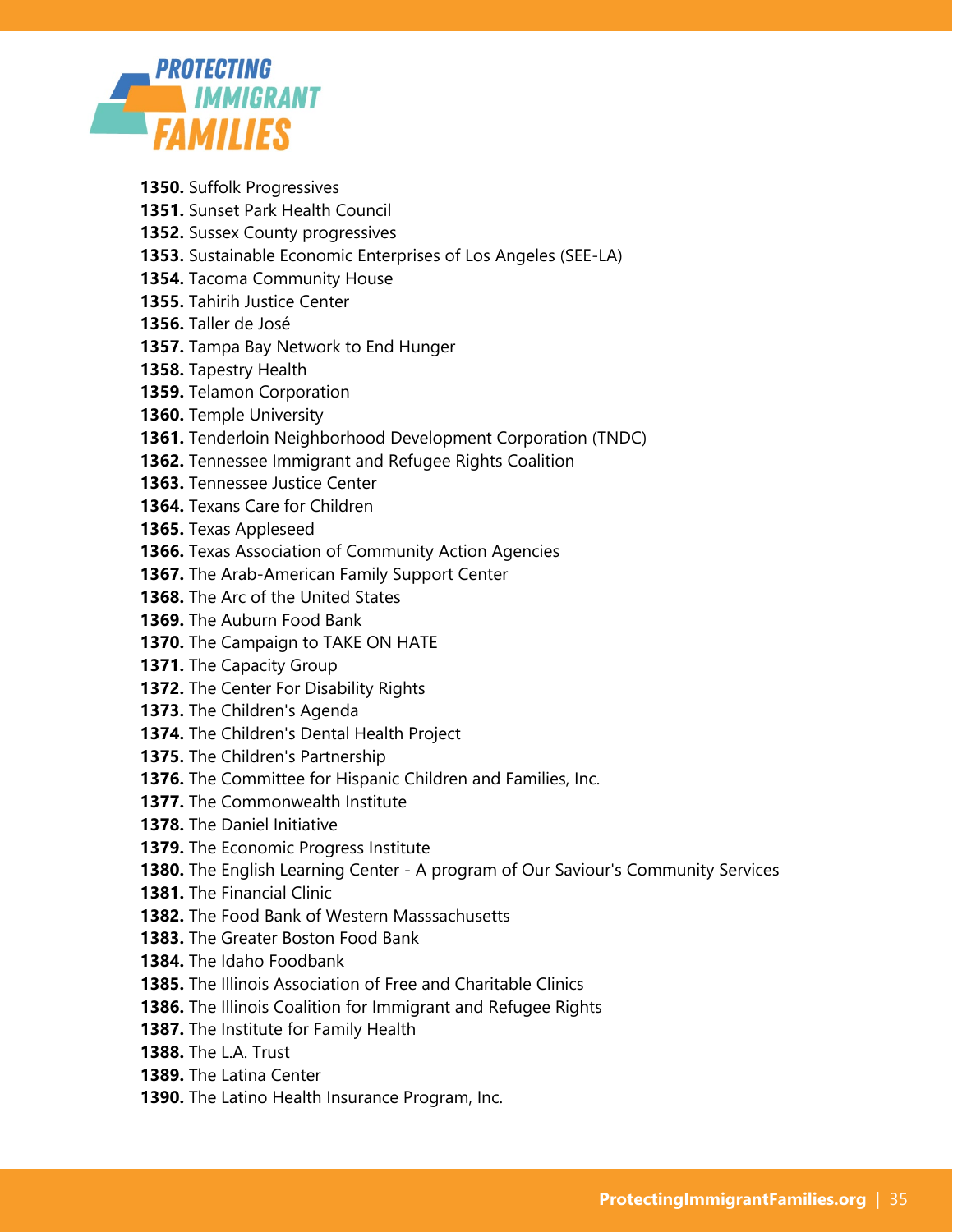

- **1391.** The Learning Community
- **1392.** The Legal Aid Society
- **1393.** The National Partnership for Women & Families
- **1394.** The New Mexico Center on Law and Poverty
- **1395.** The New York Academy of Medicine
- **1396.** The Open Heart Space
- **1397.** The Osborne Association
- **1398.** The Poverty Consortium
- **1399.** The Praxis Project
- **1400.** The Redwood Empire Food Bank
- **1401.** The Resistance Northridge, Indivisible
- **1402.** The Resistance: Peaceful ACTION
- **1403.** The Resurrection Project
- **1404.** The Sacramento Family Unity, Education, and Legal Network
- **1405.** The Sunnyside Longevity Project
- **1406.** The U.S. Conference of Mayors
- **1407.** The United People of Color Caucus (TUPOCC) of the National Lawyers Guild (NLG)
- **1408.** The United States Conference of Mayors
- **1409.** The Village Family Services
- **1410.** The Wildflower Initiative
- **1411.** The YMCA of the University of Illinois Urbana-Champaign
- **1412.** Tiburcio Vasquez Health Centers
- **1413.** TODEC Legal Center
- **1414.** Together We Will LI
- **1415.** Transgender Law Center
- **1416.** TransLatin@ Coalition
- **1417.** Treatment Action Group
- **1418.** T'ruah: The Rabbinic Call for Human Rights
- **1419.** Tufts University Friedman Food Policy Action Council
- **1420.** Turning Point Community Center
- **1421.** Tzedek DC
- **1422.** U.S. Committee for Refugees and Immigrants
- **1423.** UCLA Law Students for Immigrant Justice (LSIJ)
- **1424.** UFW Foundation
- **1425.** Ujima Inc: The National Center on Violence Against Women in the Black Community
- **1426.** UltraViolet
- **1427.** UMOS
- **1428.** Unbound Philanthropy
- **1429.** UndocuBlack Network
- **1430.** Unidos Bridging Community
- **1431.** UnidosUS (formerly the National Council of La Raza)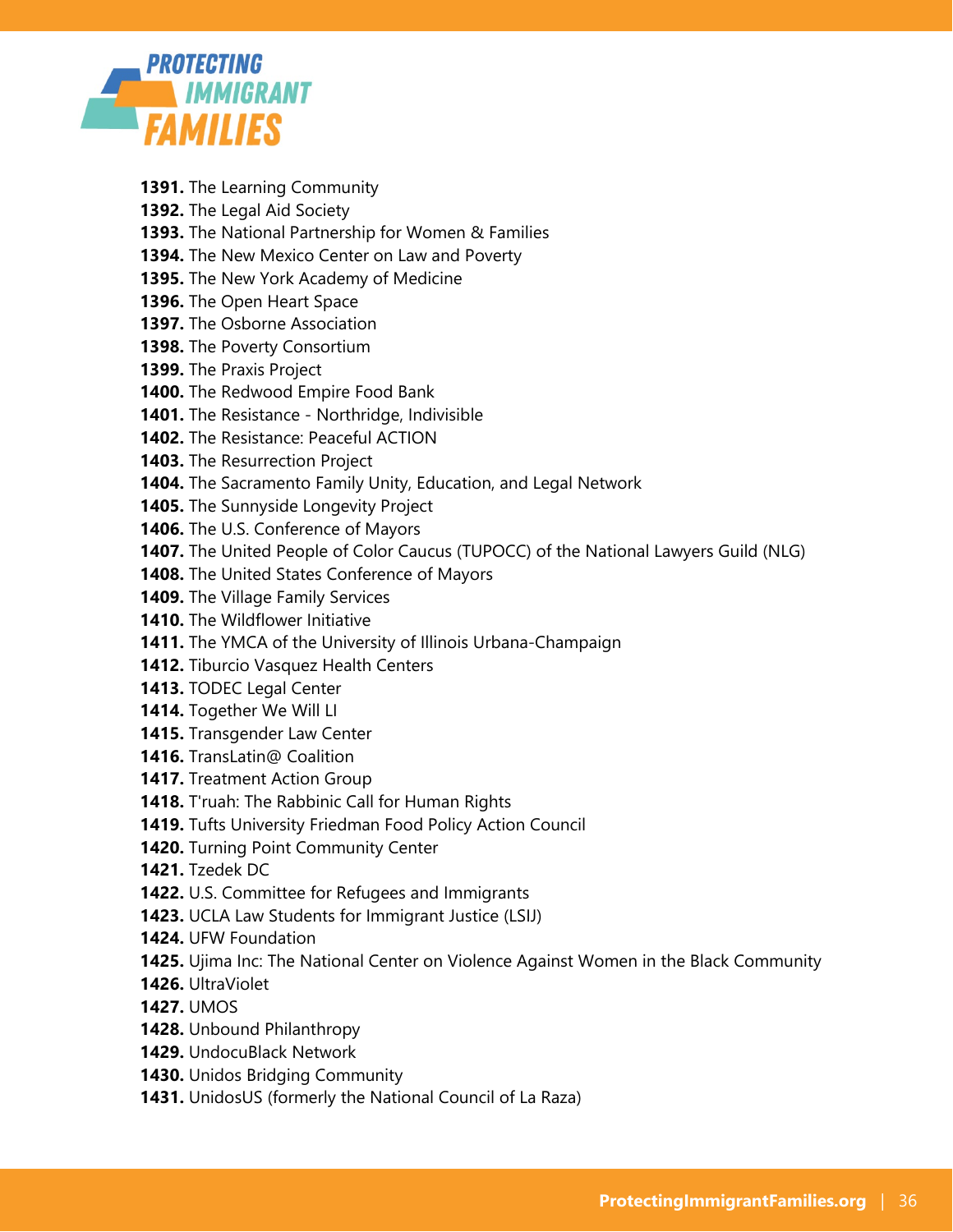

- **1432.** Union of Concerned Scientists
- **1433.** Union of Pan Asian Communities (UPAC)
- **1434.** Union of Reform Judaism
- **1435.** Unitarian Universalist Advocacy Network of Illinois
- **1436.** Unitarian Universalist Mass Action
- **1437.** Unitarian Universalists for Social Justice (UUSJ)
- **1438.** Unite Oregon
- **1439.** United African Organization
- **1440.** United Church of Christ Justice and Witness Ministries
- **1441.** United Latinos- Sacramento
- **1442.** United Parent Leaders Action Network (UPLAN)
- **1443.** United Vision for Idaho
- **1444.** United Way of Metro Chicago
- **1445.** United Way of New York City
- **1446.** United Way of Santa Cruz County
- **1447.** United We Dream
- **1448.** Unity Fellowship Church
- **1449.** Unity Health Care
- **1450.** Universal Health Care Action Network
- **1451.** University District Food bank
- **1452.** University Legal Assistance of Gonzaga University
- **1453.** University of Tulsa College of Law Immigrant Rights Project
- **1454.** University YMCA
- **1455.** UnLocal, Inc.
- **1456.** Upper Hudson Planned Parenthood
- **1457.** Uptown Progressive Action, a NYPAN chapter
- **1458.** UpValley Family Centers of Napa County
- **1459.** Urban Action Institute
- **1460.** Urban Justice Center
- **1461.** Urban League of Portland
- **1462.** URI Feinstein Center for a Hunger Free America
- **1463.** Utah Health Policy Project
- **1464.** Utahns Against hunger
- **1465.** Valley AIDS Council
- **1466.** Vasconcellos Institute for Democracy in Action, De Anza College
- **1467.** VAYLA New Orleans
- **1468.** VELA
- **1469.** Venas Abiertas: A Network of Latinx People Living with HIV`
- **1470.** Vermont Affordable Housing Coalition
- **1471.** Vermont Legal Aid
- **1472.** Vermont Network Against Domestic and Sexual Violen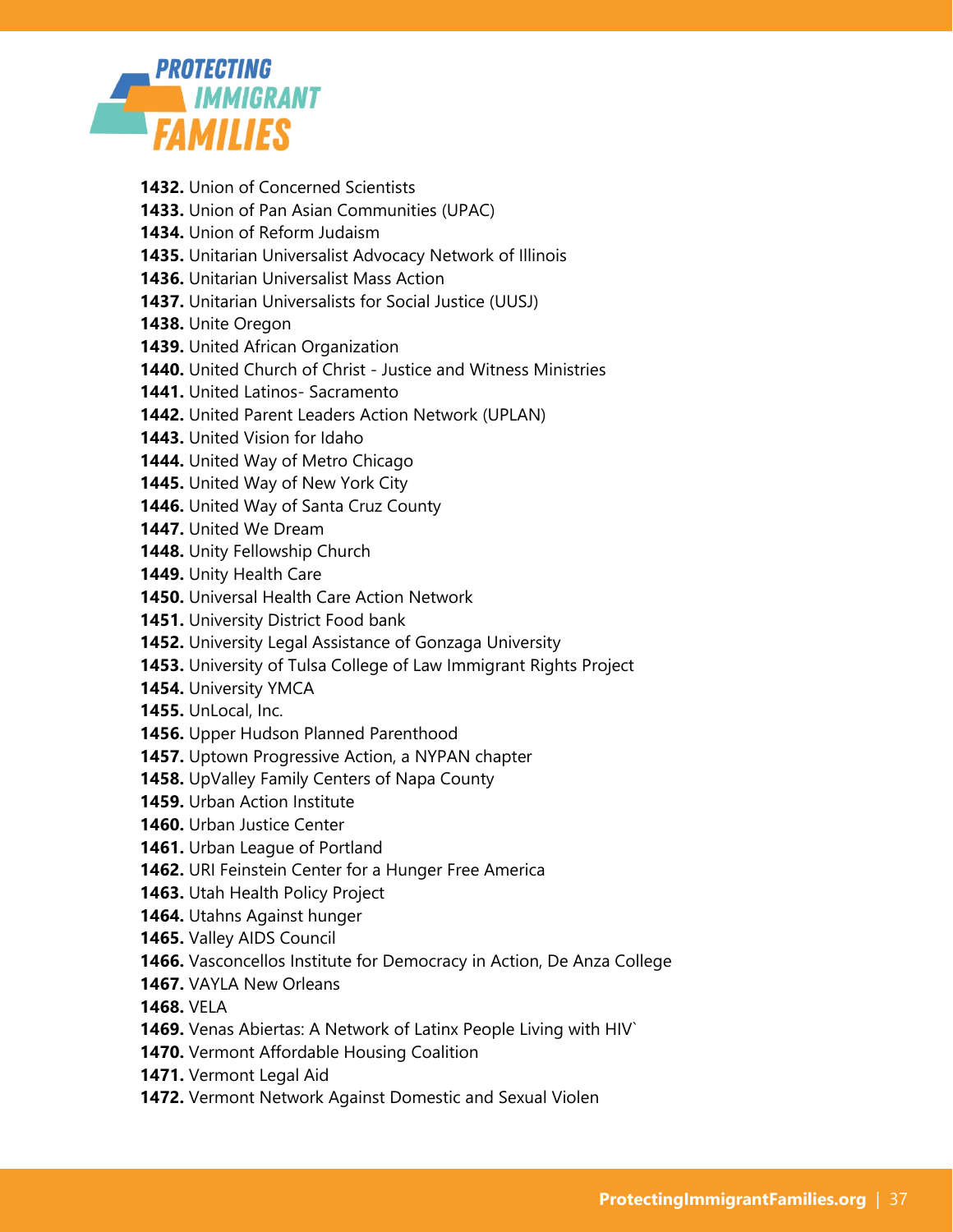

- **1473.** Vibrant Emotional Health
- **1474.** Vietnamese American Community Center of the East Bay
- **1475.** Violence Intervention Program, Inc.
- **1476.** Violence Intervention Project, Inc.
- **1477.** Virginia Association for Biological Farming
- **1478.** Virginia Civic Engagement Table
- **1479.** Virginia Coalition for Immigrant Rights
- **1480.** Virginia Coalition of Latino Organizations
- **1481.** Virginia Poverty Law Center
- **1482.** Vision Urbana, Inc.
- **1483.** VOCAL-NY
- **1484.** Voces De La Comunidad
- **1485.** Voices for Children in Nebraska
- **1486.** Voices for Progress
- **1487.** Voices for Utah Children
- **1488.** Volunteers of Legal Service
- **1489.** Voz Workers' Rights Education Project
- **1490.** Waco Immigrants Alliance
- **1491.** Wallingford Indivisible
- **1492.** Warehouse Worker Resource Center
- **1493.** Washington Association of Community & Migrant Health Centers
- **1494.** Washington Defender Association
- **1495.** Washington Food Coalition
- **1496.** Washington Low Income Housing Alliance
- **1497.** Washington Nonprofits
- **1498.** Washington State Association of Head Start and Eceap
- **1499.** Washington State Coalition Against Domestic Violence
- **1500.** Washington State Labor Council, AFL-CIO
- **1501.** Washington State Parent Ambassadors
- **1502.** Washtenaw Health Plan
- **1503.** Watsonville Law Center
- **1504.** Wayne Action for Racial Equality
- **1505.** We Belong Together
- **1506.** WeCount!
- **1507.** Welcoming the Stranger
- **1508.** West Side Campaign Against Hunger
- **1509.** West Valley Neighborhoods Coalition
- **1510.** West Virginians for Affordable Health Care
- **1511.** Westchester Disabled On the Move Inc
- **1512.** Western Center on Law & Poverty
- **1513.** Western Regional Advocacy Project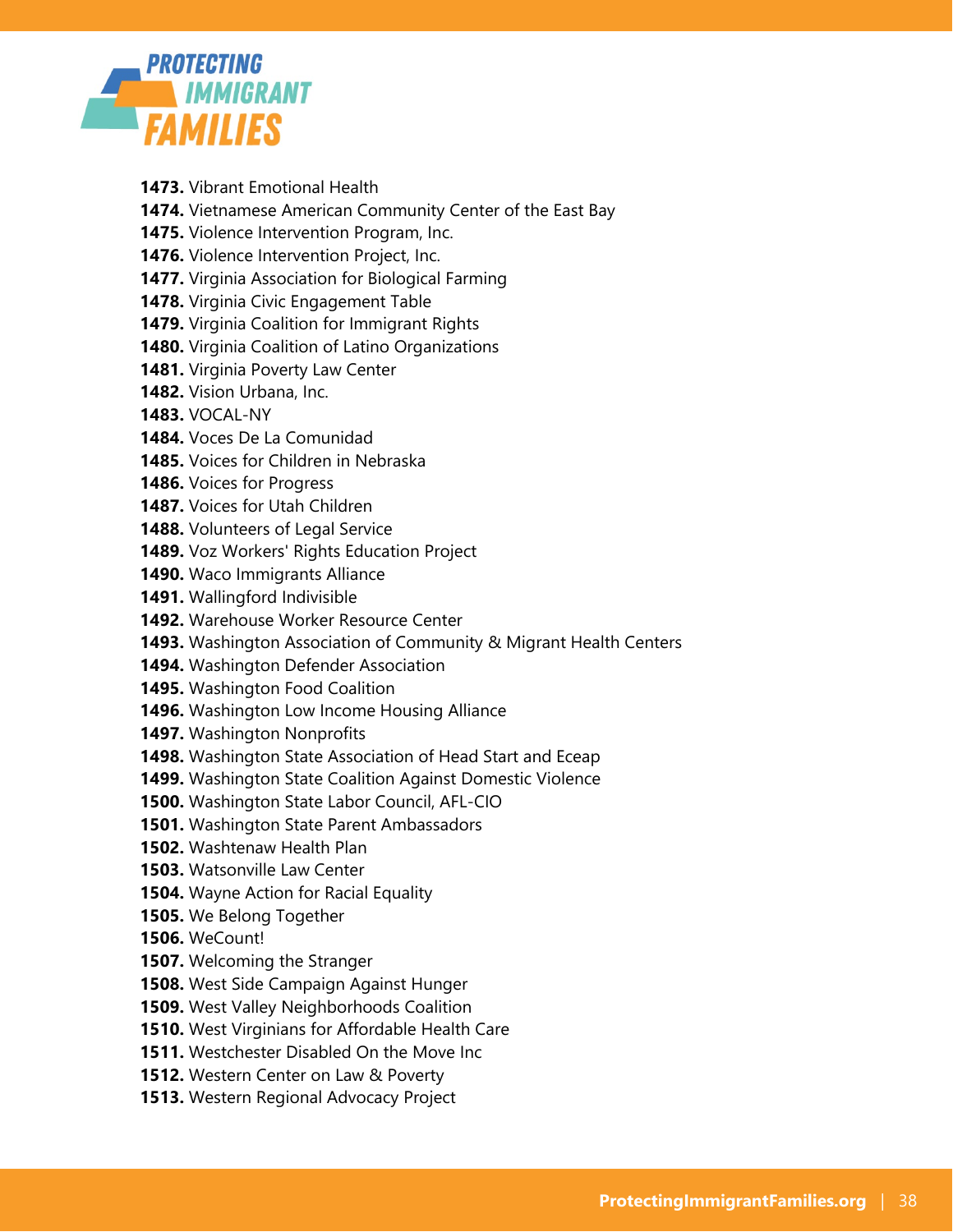

- **1514.** Whitman-Walker Health
- **1515.** WhyHunger
- **1516.** Will Grundy Medical Clinic
- **1517.** Willamette Neighborhood Housing Services
- **1518.** William F. Ryan Community Health Center
- **1519.** Wisconsin Alliance for Women's Health
- **1520.** Wisconsin Council of Churches
- **1521.** Wisconsin Faith Voices for Justice
- **1522.** Wisconsin Family Ties
- **1523.** WK Family Giving Fund
- **1524.** Womankind
- **1525.** Women and Children's Horizons
- **1526.** Women Employed
- **1527.** Women of Color Network, Inc.
- **1528.** Women of Reform Judaism
- **1529.** Women's Health and Reproductive Rights (WHARR)
- **1530.** Women's Health and Reproductive Rights
- **1531.** Women's March Minnesota
- **1532.** Women's March Santa Barbara
- **1533.** Woodstock Institute
- **1534.** Worcester County Food Bank
- **1535.** Workers Defense Project
- **1536.** World Education, Inc.
- **1537.** World Farmers
- **1538.** Wyoming Community Foundation
- **1539.** Yakima Neighborhood Health Services
- **1540.** Yemeni American Merchants Association
- **1541.** YES Nature to Neighborhoods
- **1542.** Yolo Food Bank
- **1543.** Young Center for Immigrant Children's Rights
- **1544.** Young Invincibles
- **1545.** Young Progressives Demanding Action Hawaiʻi
- **1546.** Youth Co-Op, Inc.
- **1547.** YouthCare
- **1548.** YWCA Greater Austin
- **1549.** YWCA Metropolitan Chicago
- **1550.** YWCA NB
- **1551.** YWCA of Alton
- **1552.** YWCA of the Sauk Valley
- **1553.** YWCA of the University of Illinois
- **1554.** YWCA San Francisco & Marin